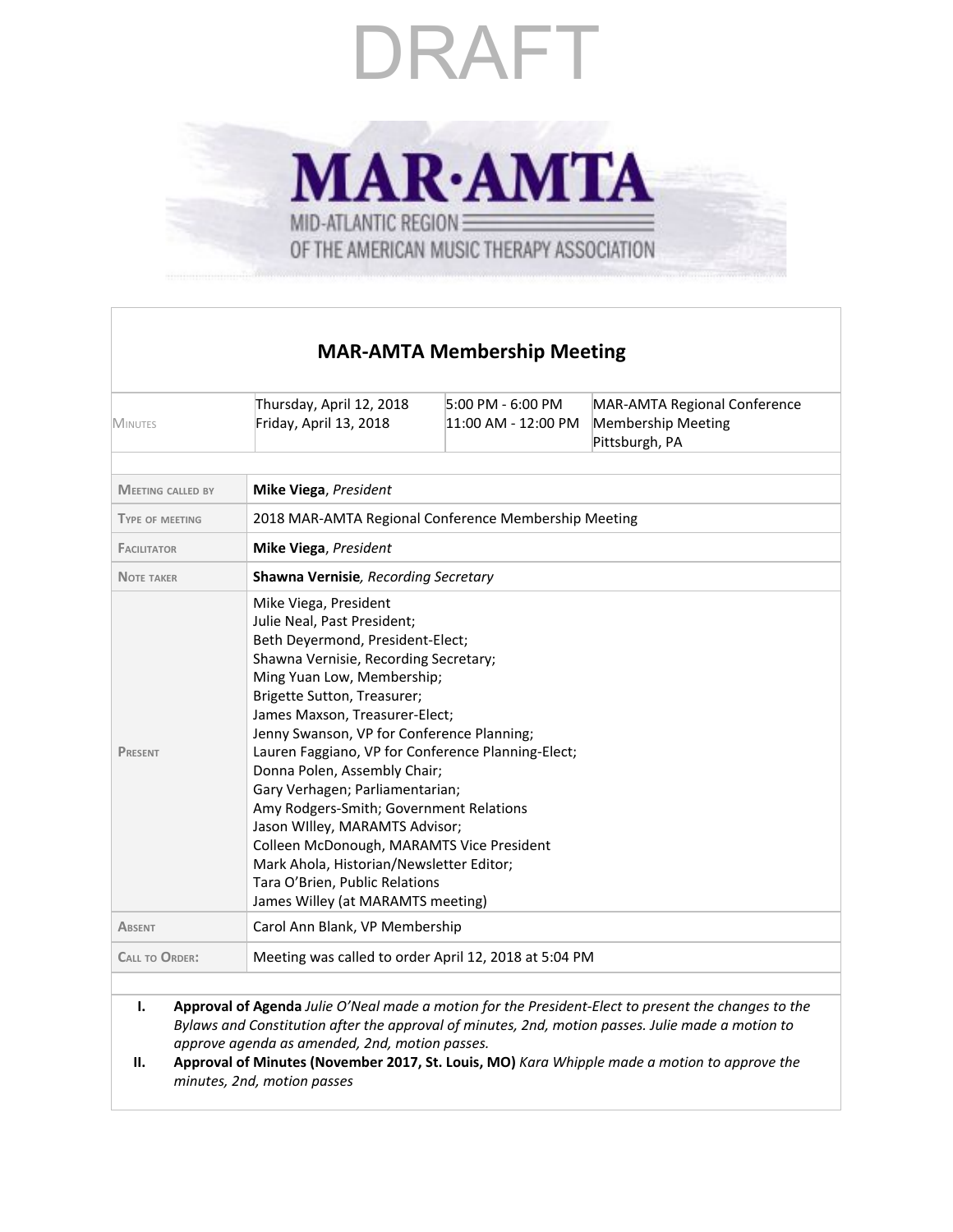### **III. CONSTITUTION & BYLAWS PROPOSED CHANGES**

| $1_{-}$ | President-Elect                                                                         | Beth Devermond |
|---------|-----------------------------------------------------------------------------------------|----------------|
|         | Kristen O'Grady made a motion to suspend Robert's Rules of Order and instead of         |                |
|         | reading through all of the Bylaws and Constitution read only the changes and rationale, |                |
|         | 2nd, motion passes.                                                                     |                |

Link for all proposed changes:

[https://docs.google.com/document/d/1N2sU5uKG3TfpTy\\_RoFzG\\_X4cwji24zQ2YLQTjTAf](https://docs.google.com/document/d/1N2sU5uKG3TfpTy_RoFzG_X4cwji24zQ2YLQTjTAfpVg/edit?usp=sharing) [pVg/edit?usp=sharing](https://docs.google.com/document/d/1N2sU5uKG3TfpTy_RoFzG_X4cwji24zQ2YLQTjTAfpVg/edit?usp=sharing)

Proposed changes to the **Constitution:**

### **Article IV - Officers**

|                   | <b>Current: Section 3.</b> The officers elected by the Mid-Atlantic Region Association<br>of Music Therapy Students, hereinafter referred to as MARAMTS, shall be the<br>Student Affairs Advisory Board Representative and the Student Representative.                                                                                                                                                                                                                                                                                    |
|-------------------|-------------------------------------------------------------------------------------------------------------------------------------------------------------------------------------------------------------------------------------------------------------------------------------------------------------------------------------------------------------------------------------------------------------------------------------------------------------------------------------------------------------------------------------------|
|                   | The officer elected by the Assembly Delegates and Alternates shall be the                                                                                                                                                                                                                                                                                                                                                                                                                                                                 |
| <b>DISCUSSION</b> | Assembly Chair.<br>Proposed: Section 3. The officers elected by the Mid-Atlantic Region<br>Association of Music Therapy Students, hereinafter referred to as MARAMTS,<br>shall be the <b>Student Affairs Advisory Board Representative</b> Student Affairs<br>Advisor and the Student Representative. The officer elected by the Assembly<br>Delegates and Alternates shall be the Assembly Chair.<br>Rationale: Changing Student Affairs Advisory Board Representative to Student<br>Affairs Advisor clarifies the title of the position |
|                   | <b>Article IV - Officers</b>                                                                                                                                                                                                                                                                                                                                                                                                                                                                                                              |
|                   | <b>Current: Section 4.</b> The appointed officers of the Region shall be the Recording                                                                                                                                                                                                                                                                                                                                                                                                                                                    |
|                   | Secretary, Editor of the official regional publication (hereinafter referred to as                                                                                                                                                                                                                                                                                                                                                                                                                                                        |
|                   | the Editor), Historian                                                                                                                                                                                                                                                                                                                                                                                                                                                                                                                    |
|                   | Proposed: Section 4. The appointed officers of the Region shall be the                                                                                                                                                                                                                                                                                                                                                                                                                                                                    |
|                   | Parliamentarian, Assembly Chair, Recording Secretary, Editor of the official                                                                                                                                                                                                                                                                                                                                                                                                                                                              |
|                   | regional publication (hereinafter referred to as the Editor), Historian and                                                                                                                                                                                                                                                                                                                                                                                                                                                               |
|                   | <b>Archivist.</b>                                                                                                                                                                                                                                                                                                                                                                                                                                                                                                                         |
|                   | Rationale: Adding Parliamentarian, Assembly Chair and Archivist to list of                                                                                                                                                                                                                                                                                                                                                                                                                                                                |
|                   | appointed officers makes it consistent with the current makeup of the                                                                                                                                                                                                                                                                                                                                                                                                                                                                     |
|                   | <b>Executive Board</b>                                                                                                                                                                                                                                                                                                                                                                                                                                                                                                                    |
|                   | <b>Article V - Executive Board</b>                                                                                                                                                                                                                                                                                                                                                                                                                                                                                                        |
|                   | <b>Current: Section 1.</b> There shall be an Executive Board consisting of thirteen (13)                                                                                                                                                                                                                                                                                                                                                                                                                                                  |
|                   | voting members: President, President-Elect, Vice President for Conference                                                                                                                                                                                                                                                                                                                                                                                                                                                                 |
|                   | Planning, Vice President-Elect for Conference Planning, Vice President for                                                                                                                                                                                                                                                                                                                                                                                                                                                                |
|                   | Membership, Immediate Past-President, Treasurer, Treasurer-Elect, Student                                                                                                                                                                                                                                                                                                                                                                                                                                                                 |
|                   | Affairs Advisory Board Representative (elected by MARAMTS), Government                                                                                                                                                                                                                                                                                                                                                                                                                                                                    |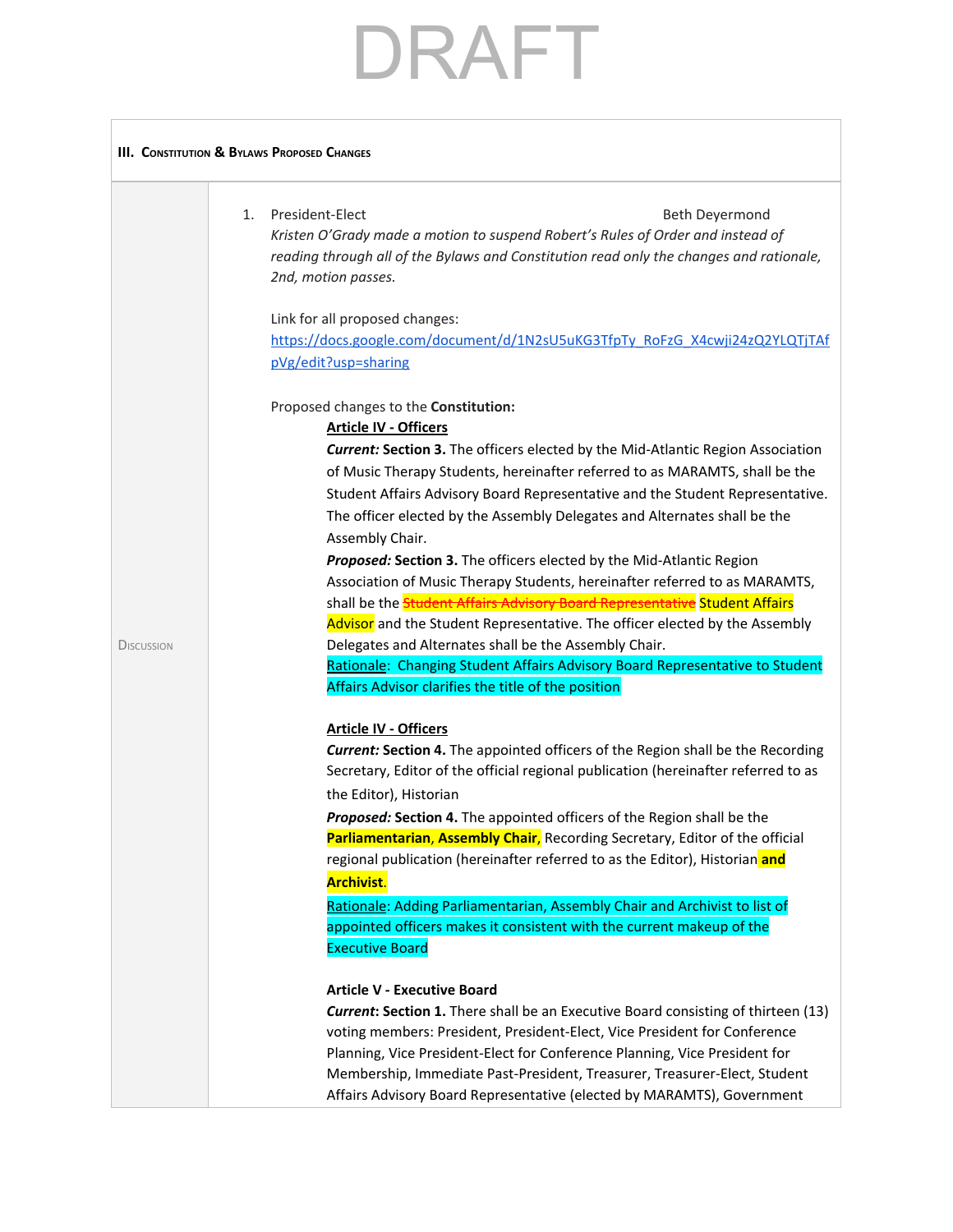### RAFT<sub></sub>

Relations Chair, Government Relations Chair-Elect, Public Relations Chair, and Student Representative (elected by MARAMTS). The Recording Secretary, Editor, Historian, and Assembly Chair shall be ex-officio members without the right to vote.

*Proposed***: Section 1.** There shall be an Executive Board consisting of thirteen (13) voting members: President, President-Elect, Vice President for Conference Planning, Vice President-Elect for Conference Planning, Vice President for Membership, Immediate Past-President, Treasurer, Treasurer-Elect, Student Affairs Advisory Board Representative Student Affairs Advisor (elected by MARAMTS), Government Relations Chair, Government Relations Chair-Elect, Public Relations Chair, and Student Representative (elected by MARAMTS). The **Parliamentarian,** Recording Secretary, Editor, Historian, **Archivist,** and Assembly Chair shall be ex-officio members without the right to vote. Rationale: Changing Student Affairs Advisory Board Representative to Student Affairs Advisor clarifies the title of the position and adding Parliamentarian and Archivist to list of appointed officers makes it consistent with the current makeup of the Executive Board

### **Article VIII - Regional Councils and Committees**

*Current:* **Section 1.** There shall be two standing councils: The National Service Council, and The Conference Council. Members to these councils shall be appointed by the President, with approval of the Executive Board, unless it is already a duty of an elected or appointed position. All council members shall perform such duties as specified in the Bylaws.

*Proposed:* **Section 1.** There shall be two standing councils: The National Services Council, and The **Regional** Conference Council. Members to these councils shall be appointed by the President, with approval of the Executive Board, unless it is already a duty of an elected or appointed position. All council members shall perform such duties as specified in the Bylaws.

*Current:* **Section 2.** The National Service Council shall be chaired by the Immediate Past-President and include regional representatives to the AMTA standing committees, regional members who sit as members of the AMTA Board of Directors, and the regional representative to the Judicial Review Board.

*Proposed:* **Section 2.** The National Services Council shall be chaired by the Immediate Past-President and include regional representatives to the AMTA standing committees, regional members who sit as members of the AMTA Board of Directors, and the regional representative to the Judicial Review Board.

Rationale: Changing the titles of National Service Council to National Services Council and Conference Council to Regional Conference Council makes the titles of the positions consistent with AMTA

### **Article VIII - Regional Councils and Committees**

*Current:* **Section 3.** The Conference Council shall be chaired by the Vice President for Conference Planning and shall include the Vice President-Elect for Conference Planning; the Regional Event Planner, the Exhibits Coordinator, the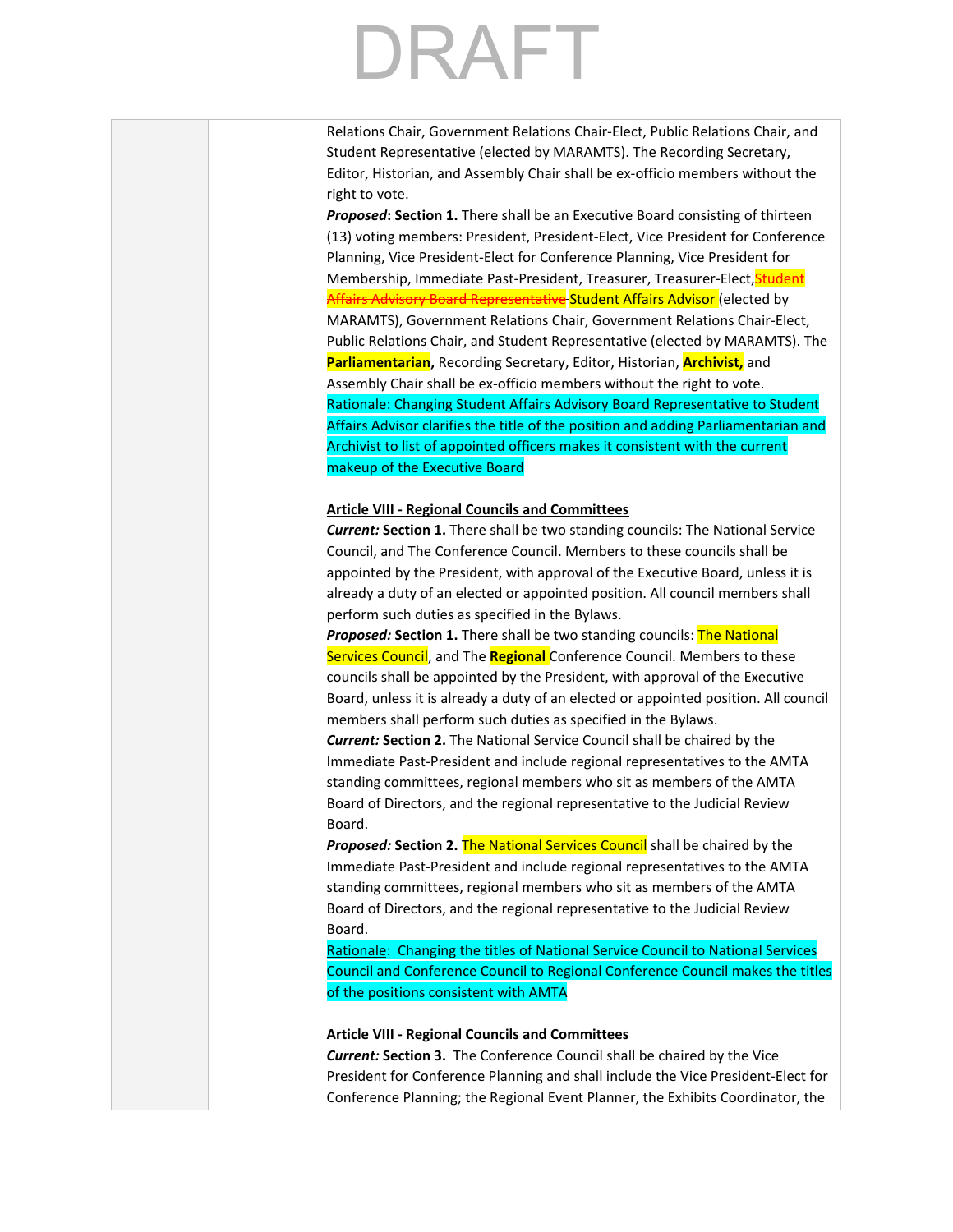Local Host(s), the Continuing Music Therapy Education Coordinator for Regional Conferences, Public Relations Chair, and the Vice President of MARAMTS. *Proposed:* **Section 3.** The **Regional** Conference Council shall be chaired by the Vice President for Conference Planning and shall include the Vice President-Elect for Conference Planning, the Regional Event Planner, the Exhibits Coordinator, the Local Host(s), the **Continuing Music Therapy Education** Coordinator for Regional Conferences Continuing Education Coordinator, the Public Relations Chair, and the Vice President of MARAMTS. Rationale: Adding the word Regional before Conference Council and changing Continuing Music Therapy Education Coordinator for Regional Conference to Continuing Education Coordinator clarifies titles of positions

### **Article VIII - Regional Councils and Committees**

*Current:* **Section 4.** Members of the Finance Committee, Nominating Committee, Government Relations Committee, Public Relations Committee, Research Committee, and Regional Ad Hoc Committees shall be appointed by the President with Executive Board approval. The Finance Committee, Nominating Committee, Government Relations Committee, Public Relations Committee, and Research Committee shall perform such duties as specified in the Bylaws. The regional ad hoc committees shall perform such duties as authorized by the Executive Board.

**Proposed: Section 4.** Members of the **Finance Committee, Nominating** Committee, Government Relations Committee, **Historical Preservation Committee**, Nominating Committee, Public Relations Committee, Regional Ad Hoc Committees, and Research Committee shall be appointed by the President with Executive Board approval. The Finance Committee, Nominating Committee,Government Relations Committee, **Historical Preservation Committee**, Nominating Committee, Public Relations Committee, and Research Committee shall perform such duties as specified in the Bylaws. The regional ad hoc committees shall perform such duties as authorized by the Executive Board. Rationale: Committees are listed in alphabetical order for ease of reading. Historical Preservation Committee is added to preserve and promote history of the MAR.

### **Article VIII - Regional Councils and Committees**

### *Current:* **Article IX - Special Interest Groups and State Chapters**

Members of the Region may petition the Executive Board to approve the formation of Special Interest Groups or State Chapters of the MAR. The Executive Board, in turn, may approve such Special Interest Groups or State Chapters, in accordance with procedures specified in the Bylaws.

*Proposed:* **Article IX - Special Interest Groups and State** Chapters **Associations** Members of the Region may petition the Executive Board to approve the formation of Special Interest Groups or State **Chapters Associations** of the MAR. The Executive Board, in turn, may approve such Special Interest Groups or State **Chapters Associations**, in accordance with procedures specified in the Bylaws.

Rationale: Currently, all states that have associations are named as such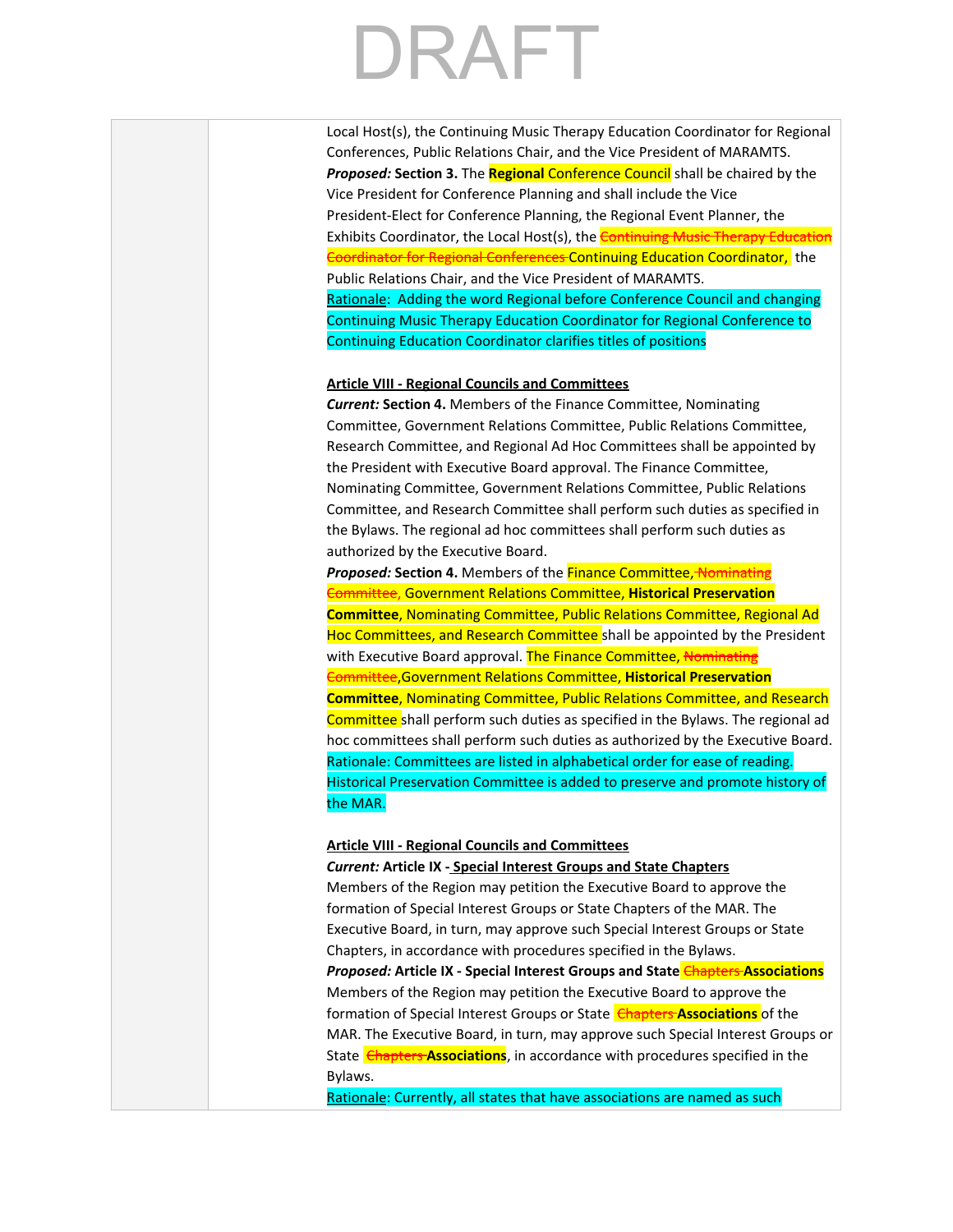### **Article X - Meetings**

*Current:* **Section 3.** A meeting of the Region may be called at the National Conference at the discretion of the Regional Executive Board.

**Proposed: Section 3.** A membership meeting of the Region shall be called at the National Conference. The President shall coordinate with the AMTA Vice President to ensure meeting is scheduled.

Rationale: Membership meeting at the national conference has become standard practice and is an important vehicle of updating membership.

### **Article XI - Quorum**

*Current:* **Section 2.** Regional business meetings: quorum of the Executive Board plus twenty-five (25) other professional members of the Region shall constitute quorum. At no time shall the lack of quorum at a non-business session prevent those present from proceeding with the program of the day.

*Proposed:* **Section 2. Regional business meetings: quorum Quorum** of the Executive Board plus twenty-five (25) other professional members of the Region shall constitute quorum for regional business meetings. At no time shall the lack of quorum at a non-business session prevent those present from proceeding with the program of the day.

Rationale: Re-wording provides clarity.

### Proposed changes to **Bylaws:**

### **Article I - Membership**

**Current: Section 3.** Only professional members in good standing, student members who have been professional members but have returned to graduate school and student status, and Honorary Life Members who are eligible for professional membership may hold office or vote.

**Proposed: Section 3.** Only professional members in good standing, student members who have been professional members but have returned to graduate school and student status, **retired professional members** and Honorary Life Members who are eligible for professional membership may hold office or vote. Rationale: AMTA bylaws specify that retired professional members are provided with the privileges on the national and regional level, including the right to vote and hold office.

### **Article III - Duties of Elected Officers**

*Current:* **Section 4.** The Vice President for Membership shall: succeed to the presidency in case of the resignation of the President, President-Elect, and the Vice President for Conference Planning; chair the Regional Services Council; serve as regional representative to the Membership Committee of the AMTA; maintain official statistical records of the membership for the Mid-Atlantic Region; correspond with members on related matters; correspond with the national Director of Membership Services to facilitate the transmission of information to the regional members; attend Regional Executive Board meetings; serve as Regional Membership Chair; coordinate the implementation of the website and email tree; establish and/or maintain a handbook outlining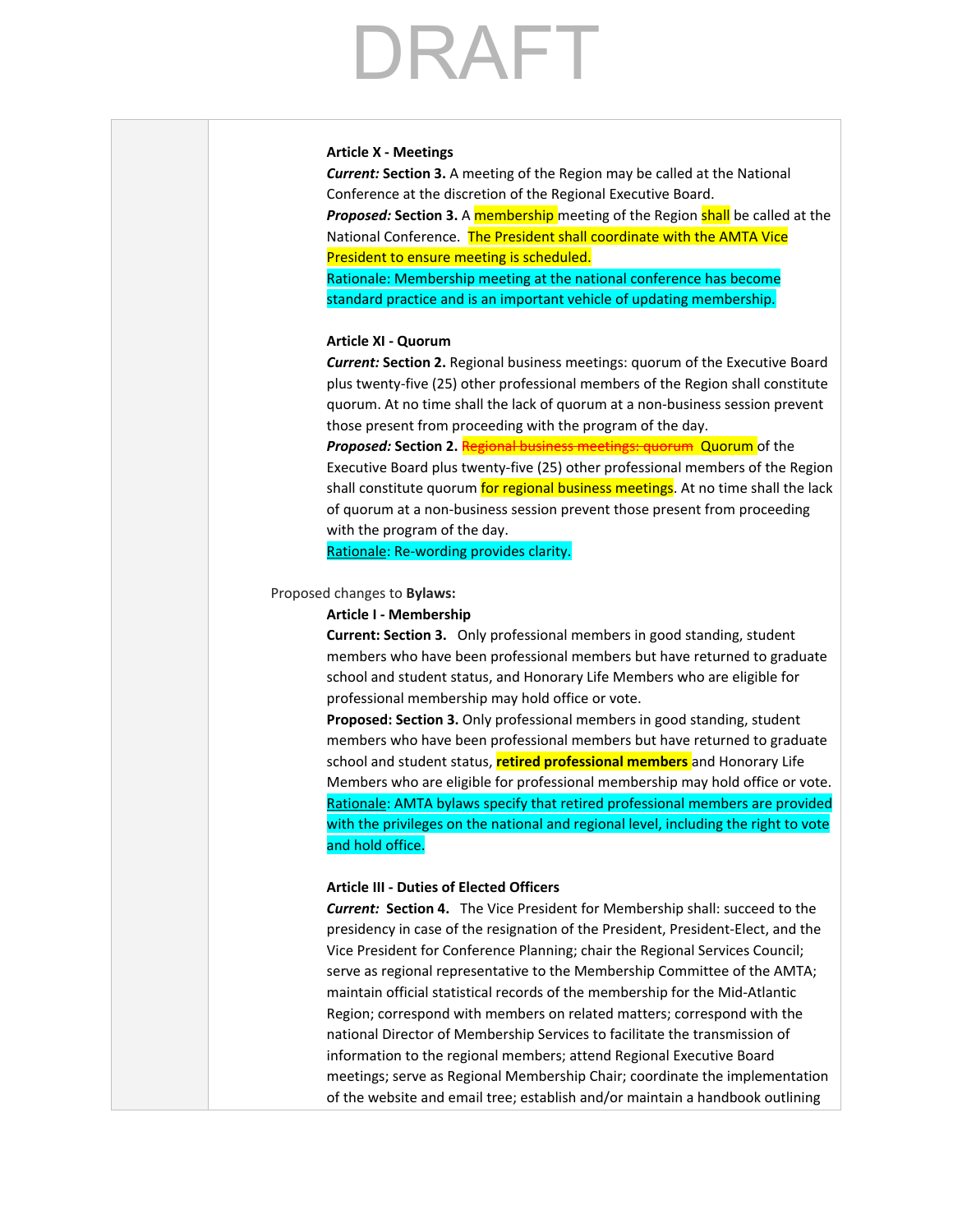job responsibilities; submit an annual written report at the regional conference; and carry out such other duties as may be assigned by the President or the Executive Board.

*Proposed:* **Section 4.** The Vice President for Membership shall: succeed to the presidency in case of the resignation of the President, President-Elect, and the Vice President for Conference Planning; chair the Regional Services Council; serve as regional representative to the Membership Committee of the AMTA; maintain official statistical records of the membership for the Mid-Atlantic Region; correspond with members on related matters; correspond with the national Director of Membership Services to facilitate the transmission of information to the regional members; **coordinate professional scholarships; highlight membership contributions; coordinate emergency crisis response efforts;** attend Regional Executive Board meetings; **serve as Regional** Membership Chair; coordinate the implementation of the website and email tree; establish and/or maintain a handbook outlining job responsibilities; submit an annual written report at the regional conference; and carry out such other duties as may be assigned by the President or the Executive Board. Rationale: The addition of: coordinate professional scholarships; highlight membership contributions; coordinate emergency crisis response efforts to description of duties; and deletion of: serve as Regional Membership Chair; coordinate the implementation of the website and email tree; updates job responsibilities to reflect current duties

### **Article III - Duties of Elected Officers**

*Current:* **Section 5.** The Immediate Past President shall: endeavor to effect a smooth transition of power by assisting and advising the new President as necessary; chair the National Services Council; chair the Nominating Committee appointed by the President; present the slate of nominees to the membership; attend Regional Executive Board meetings; serve as a member of the Assembly of Delegates; serve as a member of a Constitution and Bylaws Revision Committee; communicate with, advise, and guide corresponding student officer; establish and/or maintain a handbook outlining job responsibilities; submit an annual written report at the regional conference; and carry out such other duties as may be assigned by the President or the Executive Board. *Proposed***: Section 5.** The Immediate Past President shall: endeavor to effect a smooth transition of power by assisting and advising the new President as necessary; chair the National Services Council; chair the Nominating Committee appointed by the President; present the slate of nominees to the membership; **facilitate the election of the Assembly Chair**; attend Regional Executive Board meetings; serve as a member of the Assembly of Delegates; serve as a member of a Constitution and Bylaws Revision Committee; communicate with, advise, and guide corresponding student officer; **serve as a member of the Historical Preservation Committee**;establish and/or maintain a handbook outlining job responsibilities; submit an annual written report at the regional conference; and carry out such other duties as may be assigned by the President or the Executive Board.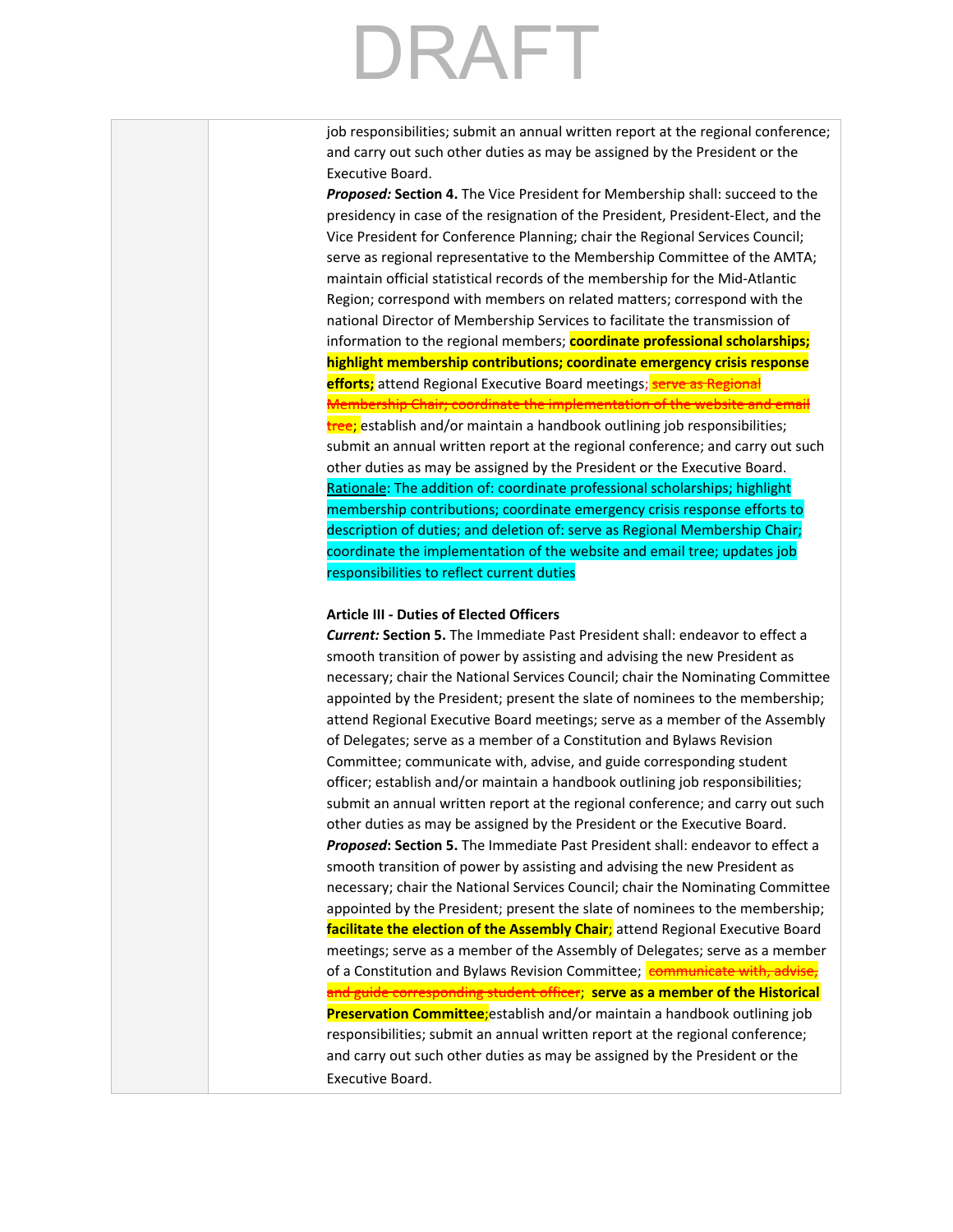Rationale: Add responsibility of facilitation of election of Assembly Chair and serve as member of Historical Preservation Committee to clarify duties. Delete statement regarding corresponding student officer because MARAMTS does not have an Immediate Past President.

### **Article III - Duties of Elected Officers**

*Current***: Section 9.** The Public Relations Chair shall: coordinate regional public relations efforts; serve as regional representative to the Workforce Development and Retention Committee of AMTA; attend Regional Executive Board meetings; request that the President appoint Public Relations Committee members, as needed, to assist in developing and maintaining public relations efforts across the region; maintain regular communication with Public Relations Committee to assist them in fulfilling their duties as outlined in Article IX, Section 3, of the Bylaws; establish and/or maintain a handbook outlining job responsibilities; submit an annual, written report at the regional conference; and carry out such other duties as may be assigned by the President and Executive Board.

*Proposed:* **Section 9.** The Public Relations Chair shall: coordinate regional public relations efforts; **maintain the Regional website and social media outlets; facilitate communication between the webmaster the the Executive Board;** serve as regional representative to the Workforce Development and Retention Committee of AMTA; attend Regional Executive Board meetings; request that the President appoint Public Relations Committee members, as needed, to assist in developing and maintaining public relations efforts across the region; maintain regular communication with Public Relations Committee to assist them in fulfilling their duties as outlined in Article IX, Section 3, of the Bylaws; establish and/or maintain a handbook outlining job responsibilities; submit an annual, written report at the regional conference; and carry out such other duties as may be assigned by the President and Executive Board. Rationale: Clarification of responsibilities

### **Article III - Duties of Elected Officers**

*Current:* **Section 12.** The Student Affairs Advisory Board Representative shall: serve as the regional representative to the Student Affairs Advisory Board of AMTA; attend Regional Executive Board meetings; serve as a conduit for student problems and concerns, referring to appropriate committees and officers; keep the Regional Executive Board advised of all regional and national student activities; communicate with, advise, and guide corresponding student officer; establish and/or maintain a handbook outlining job responsibilities; submit a written report at the annual regional conference; coordinate and administrate the Jenny Shinn Memorial Scholarship, the Sophomore and Junior Scholarships, and any other student scholarships/awards initiated by the MAR or MARAMTS; and carry out such other duties as may be assigned by the President or the Executive Board.

**Proposed: Section 12.** The **Student Affairs Advisory Board Representative** Student Affairs Advisor shall: serve as the regional representative to the Student Affairs Advisory Board of AMTA; attend Regional Executive Board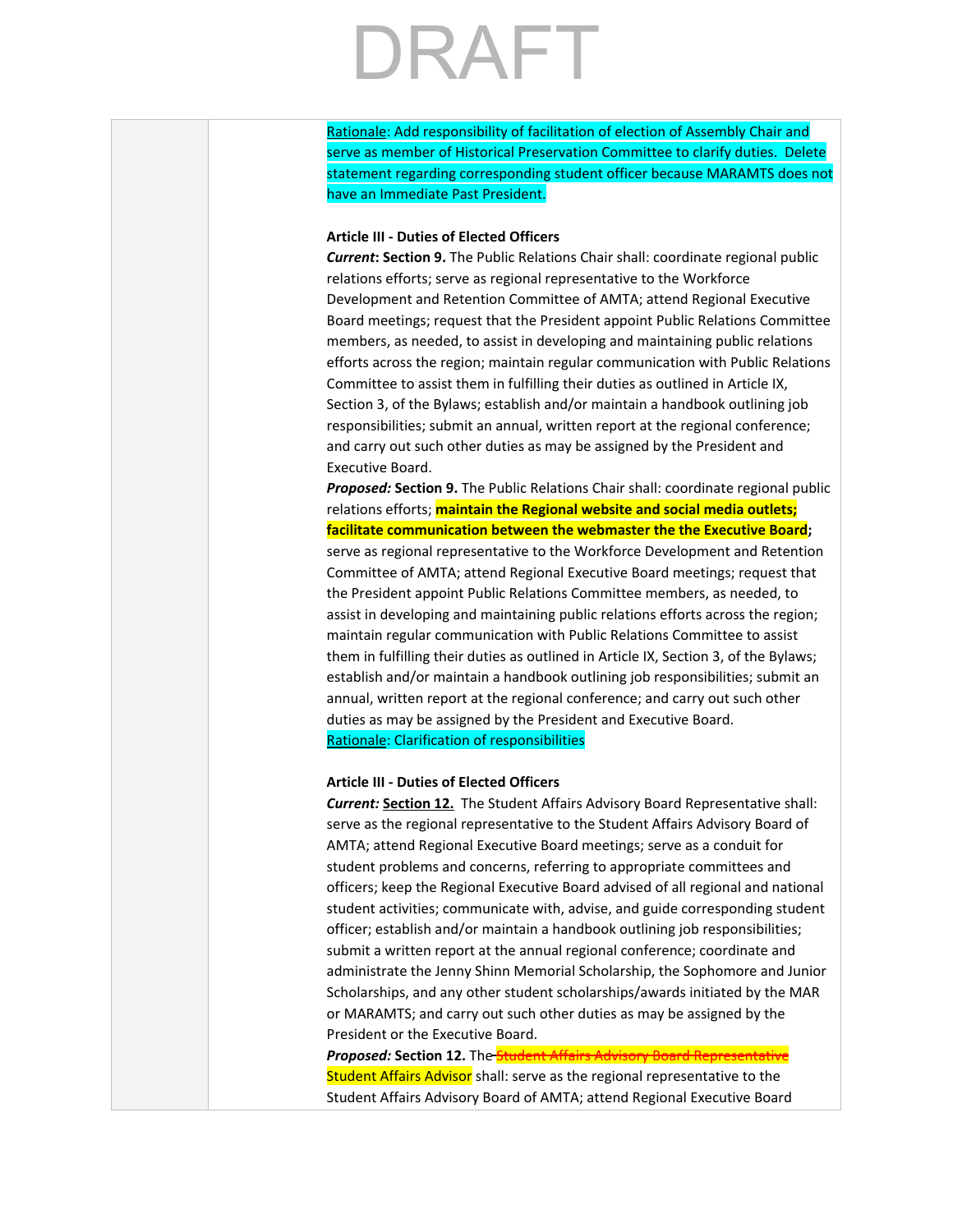meetings; serve as a conduit for student problems and concerns, referring to appropriate committees and officers; keep the Regional Executive Board advised of all regional and national student activities; communicate with, advise, and guide corresponding student officer; establish and/or maintain a handbook outlining job responsibilities; submit a written report at the annual regional conference; coordinate and administrate the Jenny Shinn Memorial Scholarship, the Sophomore and Junior Scholarships, and any other student scholarships/awards initiated by the MAR or MARAMTS; and carry out such other duties as may be assigned by the President or the Executive Board. Rationale: Clarifies the title of position.

### **Article IV - Duties of Appointed Officers**

*Current:* **Section 1.** The Recording Secretary shall: send out meeting announcements; distribute agendas; keep minutes of all meetings of the Executive Board and the general membership; tally and record all email votes in the Executive Board files, notify the President of the outcome, and include the results in their report to Board; and assure that corporate minutes are maintained. The Recording Secretary shall submit copies of all minutes to the Executive Board, Regional Delegates and Alternates to the AMTA Assembly, and the Archivist. Minutes shall be made available to the general membership upon request. The Recording Secretary shall also: communicate with, advise, and guide the corresponding student officer; establish and/or maintain a handbook outlining job responsibilities; and carry out such other duties as may be assigned by the President or the Executive Board.

*Proposed:* **Section 1.** The Recording Secretary shall: send out meeting announcements; distribute agendas; keep minutes of all meetings of the Executive Board and the general membership; tally and record all email votes in the Executive Board files, notify the President of the outcome, and include the results in their report to Board; and assure that corporate minutes are maintained. The Recording Secretary shall submit copies of all minutes to the Executive Board, **the Archivist, and the webmaster for posting on the Regional website.** Regional Delegates to the AMTA Assembly and Alternates, and the Archivist. Minutes shall be made available to the general membership upon request. The Recording Secretary shall also: communicate with, advise, and guide the corresponding student officer; establish and/or maintain a handbook outlining job responsibilities; and carry out such other duties as may be

assigned by the President or the Executive Board. Rationale: Clarification of responsibilities

### **Article IV - Duties of Appointed Officers**

*Current***: Section 4.** The Historian shall publish any findings of historical value in the regional publication; coordinate historical displays and the dissemination of historical information; establish and/or maintain a handbook outlining job responsibilities; submit an annual written report at the regional conference; and carry out such other duties as may be assigned by the President or the Executive Board.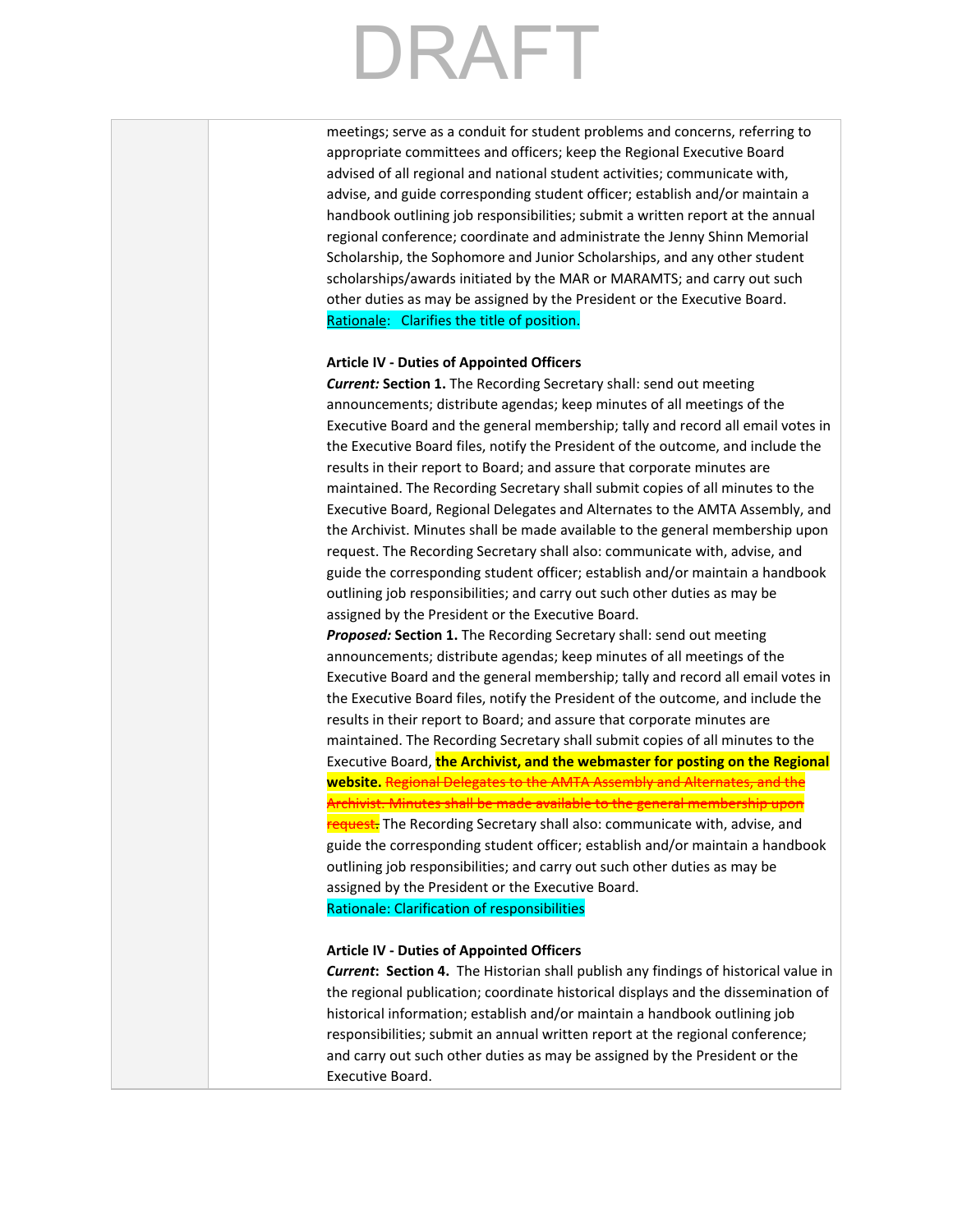*Proposed***: Section 4.** The Historian shall, **with the Archivist, co-chair the Historical Preservation Committee; preserve and share pertinent events within the MAR**; publish any findings of historical value in the regional publication; coordinate historical displays and the dissemination of historical information; establish and/or maintain a handbook outlining job responsibilities; submit an annual written report at the regional conference; and carry out such other duties as may be assigned by the President or the Executive Board.

Rationale: Clarification of responsibilities

**Section 5.** The Parliamentarian shall: be knowledgeable of the MAR Constitution and By-Laws as well as Robert's Rules of Order, most recent edition; assist the MAR Executive Board in interpreting the Constitution, By-Laws and rules of order; and advise the President on the proper procedures for the conduct of Executive Board and Regional business meetings. Rationale: The addition of the Parliamentarian's job description provides clarity to the position's duties and responsibilities

**Section 6:** The Archivist shall, with the Historian, co-chair the Historical Preservation Committee; maintain the regional Archives, including identifying best methods for maintaining, storing, and (when appropriate) digitizing various types of documents and artifacts; forward appropriate items to the AMTA Archivist for permanent preservation in the AMTA Archives; establish and/or maintain a handbook outlining job responsibilities; submit an annual written report at the regional conference; and carry out such other duties as may be assigned by the President or the Executive Board.

Rationale: The addition of the Archivist's job description provides clarity to the position's duties and responsibilities

### **Article V - Appointed Positions**

*Current***:** Appointed positions shall consist of the following: Parliamentarian, Registration Chair of the Regional Conference, Public Relations Representatives, Members of the MAR Government Relations Committee, Archivist, Continuing Music Therapy Education Coordinator, Exhibits Coordinator, Regional Event Planner, and Assistant Editor, should one be needed. Specific duties of each position shall be defined and assigned by the President and/or the Executive Board. The Region will maintain handbooks delineating the current duties of each appointed position.

**Proposed:** Appointed positions shall consist of the following: Parliamentarian, Registration Chair of the Regional Conference, Public Relations Representatives, Members of the MAR Government Relations Committee, **Archivist, Continuing** Music Therapy Education Coordinator **Continuing Education Coordinator**, Regional Event Planner, and Assistant Editor, should one be needed. Specific duties of each position shall be defined and assigned by the President and/or the Executive Board. The Region will maintain handbooks delineating the current duties of each appointed position.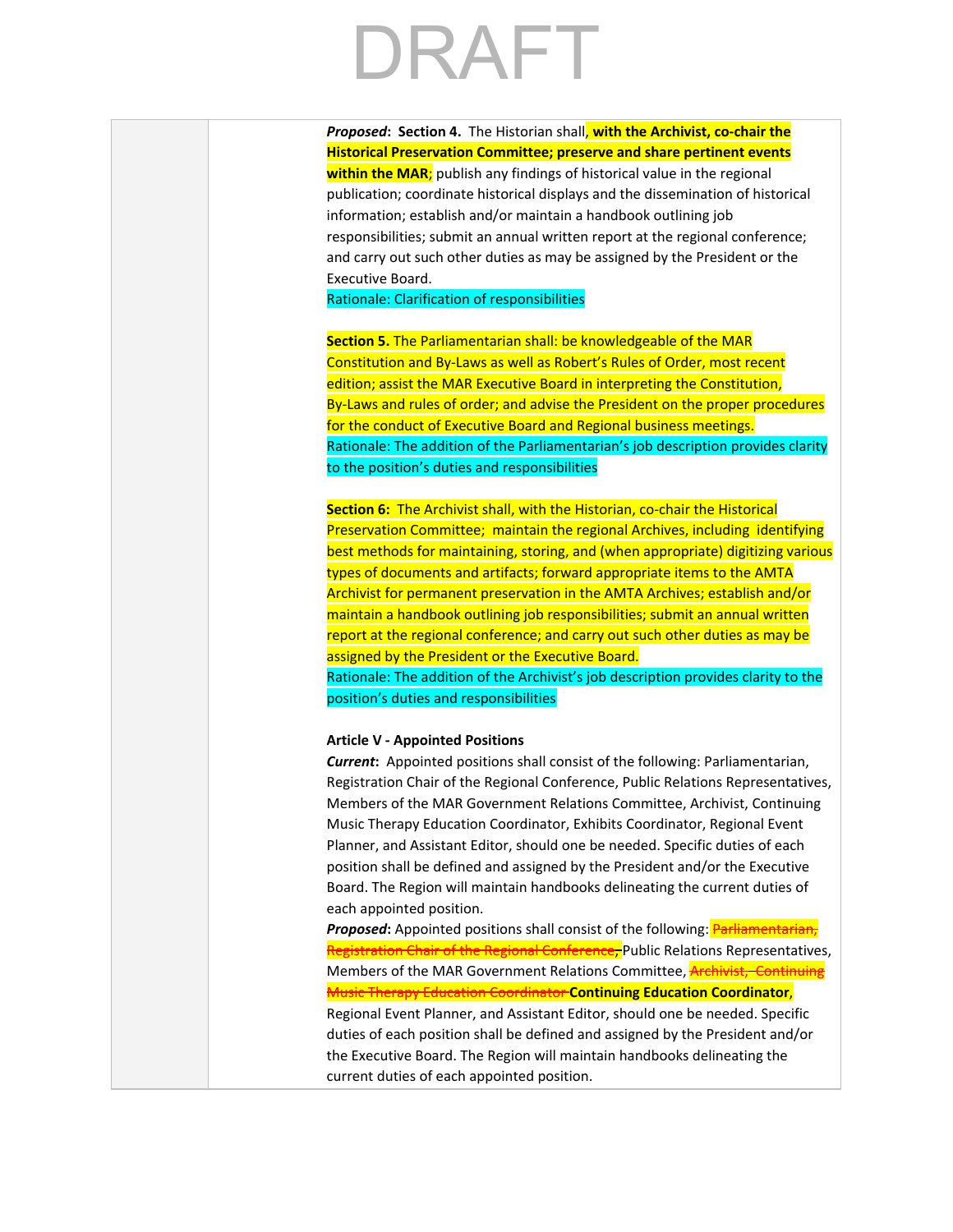Rationale: Parliamentarian and Archivist are listed under Appointed Officers, Registration Chair of the Regional Conference no longer exists with the use of Reg Online, and clarifies title of position

### **Article VI - Elections, Terms of Office, and Vacancies**

*Current:* **Section 4.** Should a vacancy occur in an elective office, which is not filled through regular succession of that office, the President shall appoint someone to fill that position until it is filled by regular or special election, as specified in the Bylaws, Article VI, Sections 2, 3, and 5.

*Proposed:* **Section 4.** Should a vacancy occur in an elective office, which is not filled through regular succession of that office, the President shall appoint someone to fill that position until it is filled by regular or special election, as specified in the Bylaws, Article VI, Sections 2, 3, and 5. **Should a vacancy occur in the Immediate Past President position, the President will appoint someone to fill that position for the remainder of the term with preference being given to former Past Presidents.**

Rationale: The role of the Immediate Past President requires knowledge gained through succession to that office.

### **Article VI - Elections, Terms of Office, and Vacancies**

*Current:* **Section 7.** All elected officers except the Treasurer, Treasurer-Elect, and Assembly Delegates shall commence office June 1<sup>st</sup> and continue for a term of two (2) years or until the next subsequent election. The incoming President shall be formally introduced at the closing session of the annual spring conference. The Treasurer's and Treasurer-Elect's terms will commence with the start of the new fiscal year following the election. The Assembly Delegates' term of office will coincide with the terms of the national officers *Proposed***: Section 7.** All elected officers except the Treasurer, Treasurer-Elect, Student Affairs Advisor and Assembly Delegates shall commence office June 1st **at the conclusion of the summer transition meeting** and continue for a term of two (2) years or until the next subsequent election. The incoming President shall be formally introduced at the closing session of the annual spring conference. The Treasurer's and Treasurer-Elect's terms will commence with the start of the new fiscal year following the election. The Assembly Delegates' term of office will coincide with the terms of the national officers.

Rationale: Updated wording to include Student Affairs Advisor and change the date of the transition timeline reflects current practices

### **Article VI - Elections, Terms of Office, and Vacancies**

*Current:* **Section 9.** Should a vacancy occur in an elective office, which is not filled through regular succession of that office, the President shall appoint someone to fill that position until the next annual regional conference. Immediately thereafter, the vacant position shall be filled by regular or special election, as specified in the Bylaws, Article VI, Sections 2 and 3.

*Proposed:* **Section 9.** Should a vacancy occur in an elective office, which is not filled through regular succession of that office, the President shall appoint someone to fill that position until the next annual regional conference.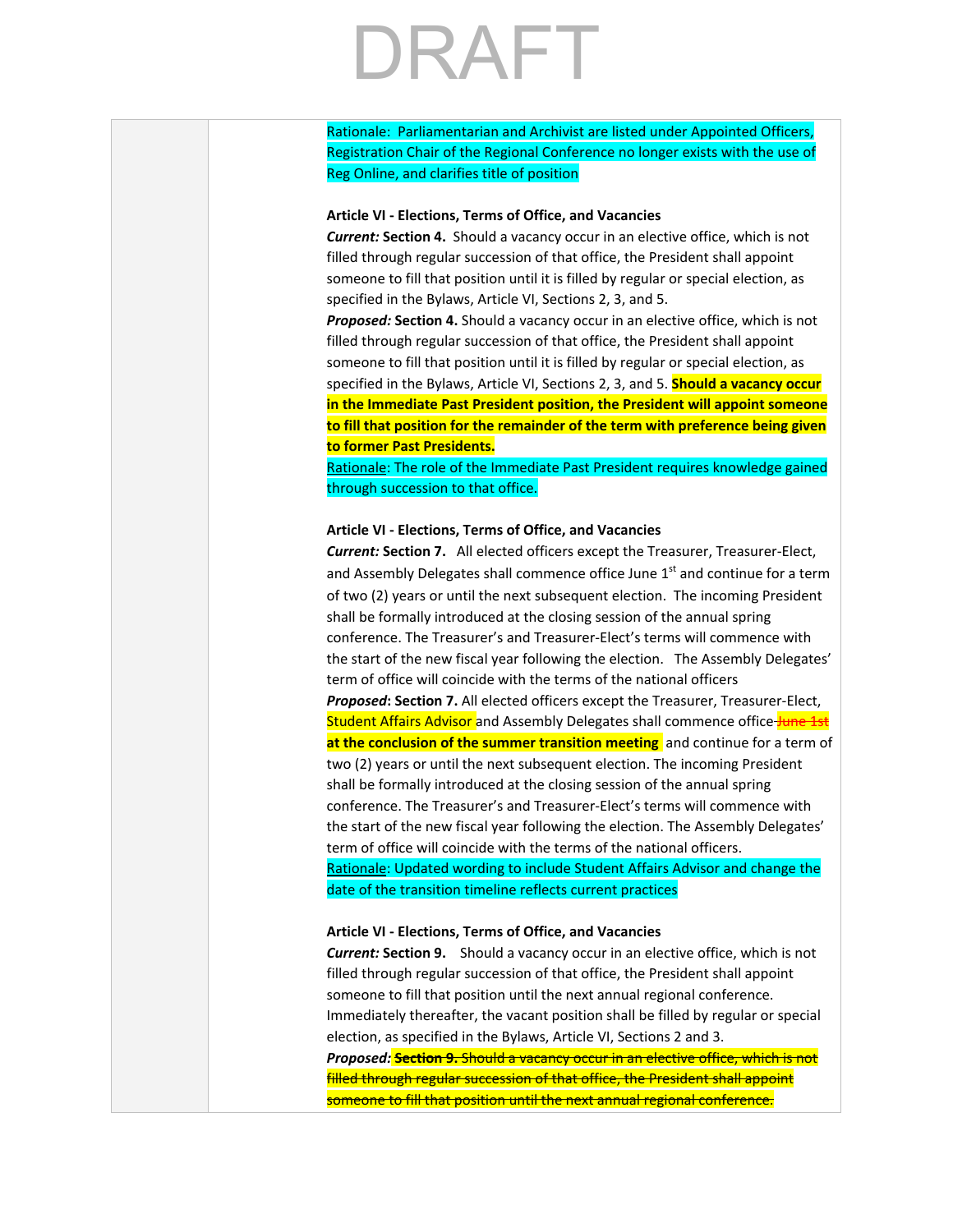Immediately thereafter, the vacant position shall be filled by regular or special election, as specified in the Bylaws, Article VI, Sections 2 and 3. Rationale: Section 9 is worded very similarly to Article VI, Section 4, therefore is redundant and Article VI, Section 9 can be deleted

### **Article VI - Elections, Terms of Office, and Vacancies**

*Current:* **Section 9.** Removal of an officer shall be dealt with as stated in Article XIII-75, Trial of Members of Societies in Robert's Rules of Order. *Proposed:* **Section 10 9 .** Removal of an officer shall be dealt with as stated in Article XIII-75, Trial of Members of Societies in Robert's Rules of Order. Rationale: Update section number to Section 9 as with the removal of the previous section, re-numbering is necessary

### **Article VII - Assembly of Delegates**

*Current:* **Section 3.** The Delegates and Alternates shall be elected by secret ballot as outlined in Article VI, Section 4. Immediately following the Assembly-Elect meeting at national conference in odd-numbered years, the Assembly Delegates and Alternates present shall elect one Delegate to serve as Assembly Chair. Current voting members of the Executive Board shall be deemed ineligible to serve as Assembly Chair.

*Proposed:* **Section 3.** The Delegates and Alternates shall be elected by secret ballot as outlined in Article VI, Section 43. Immediately following the Assembly-Elect meeting at national conference in odd-numbered years, the Assembly Delegates and Alternates present shall elect one Delegate to serve as Assembly Chair. Current voting members of the Executive Board shall be deemed ineligible to serve as Assembly Chair. In odd-numbered years, the Assembly Delegates and Alternates shall elect one Delegate to serve as Assembly Chair in an email vote coordinated by the Immediate Past President within one (1) month following the annual AMTA conference. Current voting members of the Executive Board, as well as Alternate Delegates, shall be deemed ineligible to serve as Assembly Chair.

Rationale: Lists the correct section number and clarifies the election process for the Assembly Chair

### **Article VIII - National Standing Committees and Boards**

*Current:* **Section 1.** The National Standing Committees are: Academic Program Approval Committee, Affiliate Relations Committee, Association Internship Approval Committee, Clinical Practice Networking Committee, Continuing Education Committee, Diversity and Multiculturalism Committee, Government Relations Committee, International Relations Committee, Membership Committee, Professional Advocacy Committee, Reimbursement Committee, Research Committee, Standards of Clinical Practice Committee, and Technology Committee, Workforce Development and Retention Committee. *Proposed:* **Section 1.** The National Standing Committees are: Academic Program Approval Committee, **Affiliate Relations Committee,** Association Internship Approval Committee, Clinical Practice Networking Committee, Continuing Education Committee, Diversity and Multiculturalism Committee, Government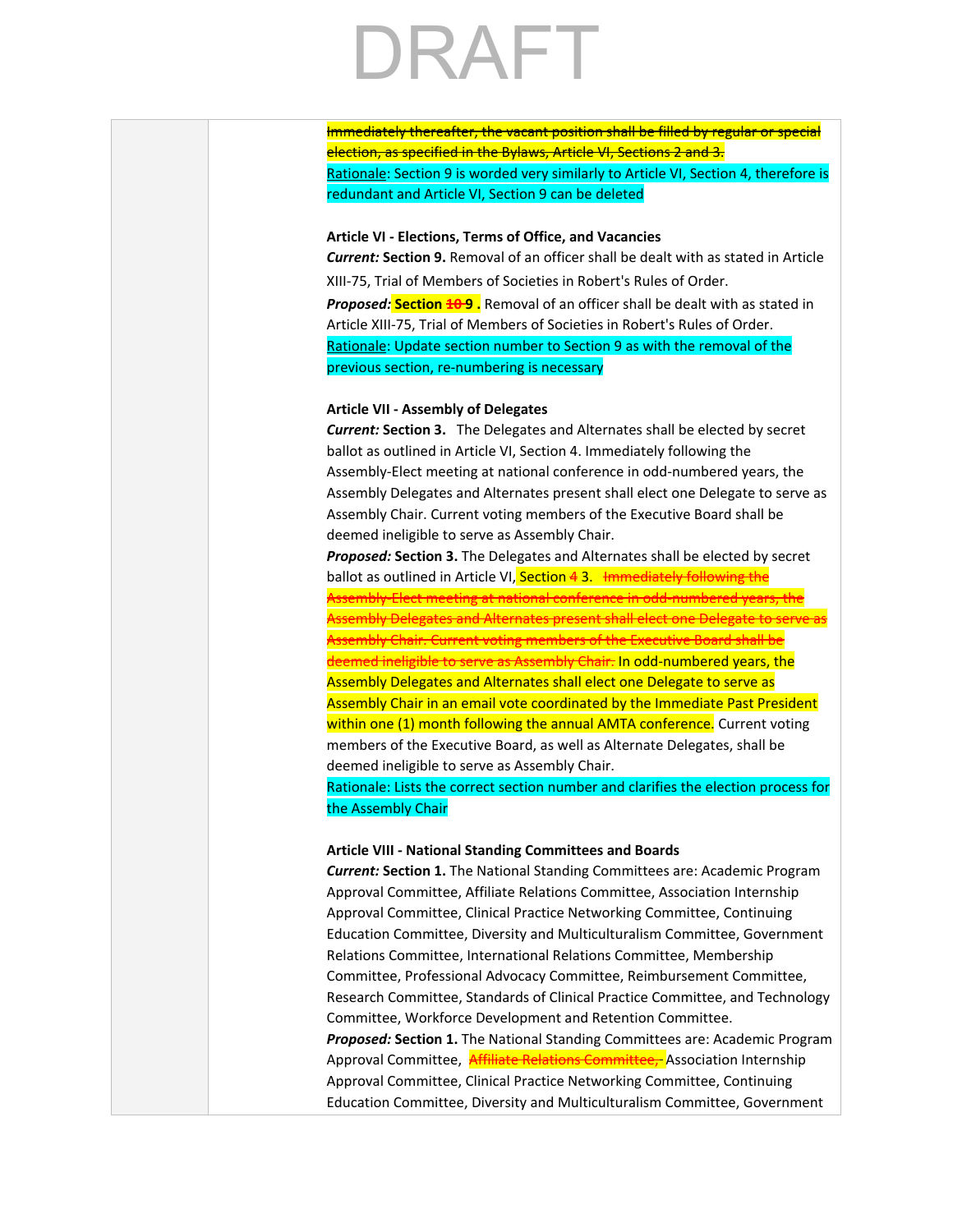Relations Committee, International Relations Committee, Interprofessional Collaborative Resources Committee, Membership Committee, Professional Advocacy Committee,Reimbursement Committee, Research Committee, Standards of Clinical Practice Committee, Technology Committee, and Workforce Development and Retention Committee.

Rationale: Change reflects current name of AMTA Committee and places committees in alphabetical order

*Current:* **Section 2.** The National Boards are the Judicial Review Board and the Student Affairs Advisory Board.

*Proposed:* **Section 2.** The National Boards **which include regional representation** are the Judicial Review Board and the Student Affairs Advisory Board.

Rationale: Clarifies language

**Section 7.** Mid-Atlantic Region Association for Music Therapy Students (a) The Mid-Atlantic Region Association for Music Therapy Students (MARAMTS) is the official student organization of the MAR and will conform to the requirements for auxiliary organizations as specified in the Bylaws.

**Section 7.** Mid-Atlantic Region Association for Music Therapy Students (a) The Mid-Atlantic Region Association for Music Therapy Students (MARAMTS) is the official student organization of the MAR and will conform to the requirements for auxiliary organizations as specified in the Bylaws.

Rationale: Removal of redundant wording

### **Article IX - Regional Committees and Auxiliary Organizations**

*Proposed:* **Section 6.** The Historical Preservation Committee shall consist of the Historian and Archivist, who shall serve as Co-Chairs, the Immediate Past President, a student representative, and other members deemed necessary by the Co-Chairs. Duties of the Historical Preservation Committee are to serve as a resource for MAR members interested in historical research; submit articles to the regional newsletter; coordinate the presentation of historical sessions at the annual conference; prepare and exhibit archival materials at the MAR booth and AMTA and MAR conferences; and support and assist the Archivist in obtaining and preserving items for the Regional Archives. Rationale: New section needed to outline duties of this newly-formed committee.

### *Current:***Article X - Special Interest Groups and State Chapters**

**Section 1.** Members of the Mid-Atlantic Region may petition the Executive Board for recognition as a Special Interest Group for reasons of professional development in specialized areas of clinical practice. Members desiring to form a Special Interest Group (SIG) must present a request in writing from five (5) members stating the specialty area involved, the need for the SIG, and the educational and professional goals for the SIG. SIGs may request special programming for the annual conference and/or offer workshops and symposia in their field of specialization with the approval of the Executive Board.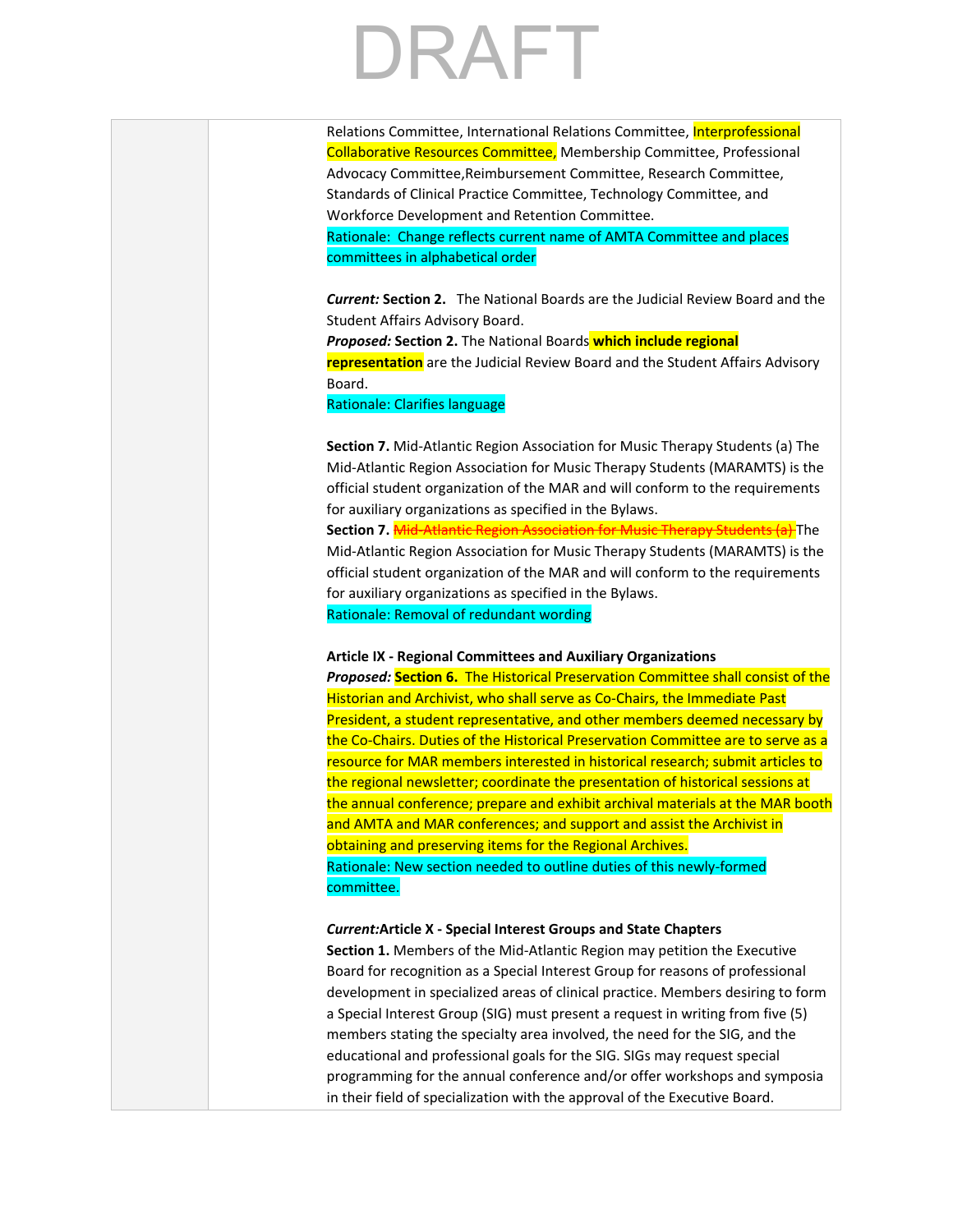|          | Section 2. Members desiring to form a State Chapter of the MAR must present<br>a request in writing, a copy of their Constitution and Bylaws and a current<br>roster to the MAR President. These documents must be re-submitted when<br>changes are made.<br>Section 3. SIGs and State Chapters may request special programming or<br>meetings for the annual conference and/or offer workshops and symposia in<br>their field of specialization with the approval of the Executive Board.<br>Recognition is contingent upon an affirmative majority vote of the Executive<br>Board.<br>Proposed: Article X - Special Interest Groups and State Chapters Associations<br>Section 1. Members of the Mid-Atlantic Region may petition the Executive<br>Board for recognition as a Special Interest Group for reasons of professional<br>development in specialized areas of clinical practice. Members desiring to form |
|----------|-----------------------------------------------------------------------------------------------------------------------------------------------------------------------------------------------------------------------------------------------------------------------------------------------------------------------------------------------------------------------------------------------------------------------------------------------------------------------------------------------------------------------------------------------------------------------------------------------------------------------------------------------------------------------------------------------------------------------------------------------------------------------------------------------------------------------------------------------------------------------------------------------------------------------|
|          | a Special Interest Group (SIG) must present a request in writing from five (5)<br>members stating the specialty area involved, the need for the SIG, and the<br>educational and professional goals for the SIG. SIGs may request special<br>programming for the annual conference and/or offer workshops and symposia<br>in their field of specialization with the approval of the Executive Board.<br>Section 2. Members desiring to form a State <b>Chapters Associations</b> of the MAR<br>must present a request in writing, a copy of their Constitution and Bylaws and a<br>current roster to the MAR President. These documents must be re-submitted<br>when changes are made.<br>Section 3. SIGs and State <b>Chapters Associations</b> may request special                                                                                                                                                   |
|          | programming or meetings for the annual conference and/or offer workshops<br>and symposia in their field of specialization with the approval of the Executive<br>Board. Recognition is contingent upon an affirmative majority vote of the<br>Executive Board.<br>Rationale: Currently, all states that have associations are named as such                                                                                                                                                                                                                                                                                                                                                                                                                                                                                                                                                                            |
| a.<br>b. | Beth extended thanks to Gary, Julie, Becky Warren, and Donna for all of their<br>efforts towards this project. The majority of the changes were more<br>clarification/administrative in nature rather than substance. With the exception<br>of the historical preservation committee and descriptions of parliamentarian<br>and archivist, most other changes are about clarifying the wording, names of<br>positions, and it was noted that there was confusion about appointed officers<br>vs. appointed positions, so we tried to make it congruent.<br>Mike explained that today we presented the changes; look over the changes<br>tonight, and if you have any questions you can ask the committee, and<br>tomorrow we will vote on the changes.                                                                                                                                                                |
|          |                                                                                                                                                                                                                                                                                                                                                                                                                                                                                                                                                                                                                                                                                                                                                                                                                                                                                                                       |

### **IV. COMMITTEE REPORTS**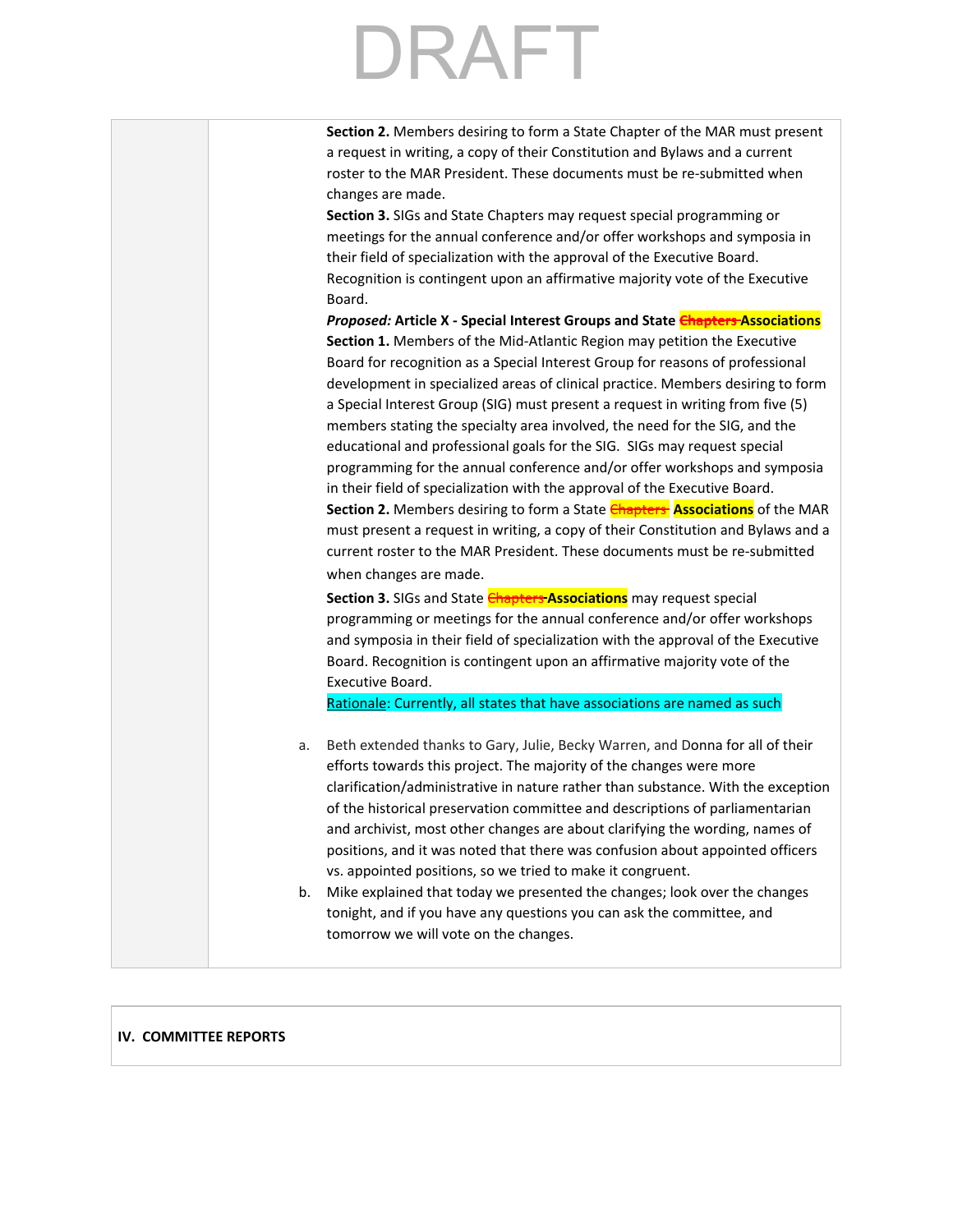|                   | A. Academic Program Approval                           |                                                                               | <b>Suzanne Sorel</b>  |
|-------------------|--------------------------------------------------------|-------------------------------------------------------------------------------|-----------------------|
|                   | 81 total programs<br>а.                                |                                                                               |                       |
|                   | i.                                                     | 43 undergraduate, 32 undergraduate and graduate (including 6                  |                       |
|                   |                                                        | doctoral programs), 6 masters (including 2 doctoral programs)                 |                       |
|                   | ii.                                                    | Programs approved since 2016 AMTA Conference:                                 |                       |
|                   |                                                        | 1. Carroll University (Wisconsin)                                             |                       |
|                   | iii.<br>1.                                             | Programs re-approved since 2016 AMTA conference<br><b>SUNY New Paltz</b>      |                       |
|                   | 2.                                                     | Duquesne University                                                           |                       |
|                   | b.                                                     | Some motions that wanted to be given to the assembly                          |                       |
|                   | i.                                                     | One was defining the MT theory as an advanced standard. What kind             |                       |
|                   |                                                        | of texts/resources in advanced/masters courses that they weren't              |                       |
|                   |                                                        | adhering to MT theory. Unsure if that was passed or not                       |                       |
|                   | ii.                                                    | Clinical training component - we added the words 'across the lifespan'        |                       |
|                   |                                                        | because we wanted to make sure that students were getting a wide              |                       |
|                   |                                                        | range of populations for experience.                                          |                       |
|                   | iii.                                                   | Added more clarifying language - sometimes when programs have                 |                       |
|                   |                                                        | university-affiliated internships, they were taking classes at the same       |                       |
|                   |                                                        | time, but the types of classes needed to be advanced levels classes           |                       |
|                   |                                                        | rather than theories/methods classes. There were some problems with           |                       |
|                   |                                                        | the way that programs were structuring their program.                         |                       |
|                   | iv.                                                    | Equivalency-only applications - working with national office to make          |                       |
|                   |                                                        | the option to submit applications online and working on creating a            |                       |
| <b>DISCUSSION</b> |                                                        | newsletter for professors.                                                    |                       |
|                   | ۷.                                                     | We want to see as a committee that's helpful for programs, and want           |                       |
|                   |                                                        | to be of support for membership at any time. Suzanne is that point            |                       |
|                   |                                                        | person, any issues whether you're faculty or program director, please         |                       |
|                   |                                                        | contact her, this committee is a resource for you-they're not just for        |                       |
|                   |                                                        | reassessing and reapproving!                                                  |                       |
|                   | vi.                                                    | Regional reps in the future will be liaisons to newly                         |                       |
|                   |                                                        | approved/reapproved programs to assist them in the approval                   |                       |
|                   | process.                                               |                                                                               |                       |
|                   | vii.                                                   | For clarification, APAC is adding questions regarding                         |                       |
|                   |                                                        | university-affiliated internships to the approval and reapproval              |                       |
|                   |                                                        | applications.                                                                 |                       |
|                   | <b>Interprofessional Collaborative Resources</b><br>В. |                                                                               | <b>Scott Horowitz</b> |
|                   | а.                                                     | Working on revising the fact sheets that are on the AMTA website around       |                       |
|                   |                                                        | specific populations, as they realized that they are representing too much on |                       |
|                   | one sheet                                              |                                                                               |                       |
|                   | i.                                                     | Biggest task is that the sheets are quite outdated in their literature, the   |                       |
|                   |                                                        | committee is working on gathering the literature base for setting that        |                       |
|                   |                                                        | the fact sheets address, and tapping academics and researchers for            |                       |
|                   |                                                        | their information. Working hard to get those sheets updated quickly           |                       |
|                   |                                                        | but thoroughly.                                                               |                       |
|                   | ii.                                                    | Also trying to implement where they can be updated more fluently as           |                       |
|                   |                                                        | more research emerges.                                                        |                       |
|                   |                                                        |                                                                               |                       |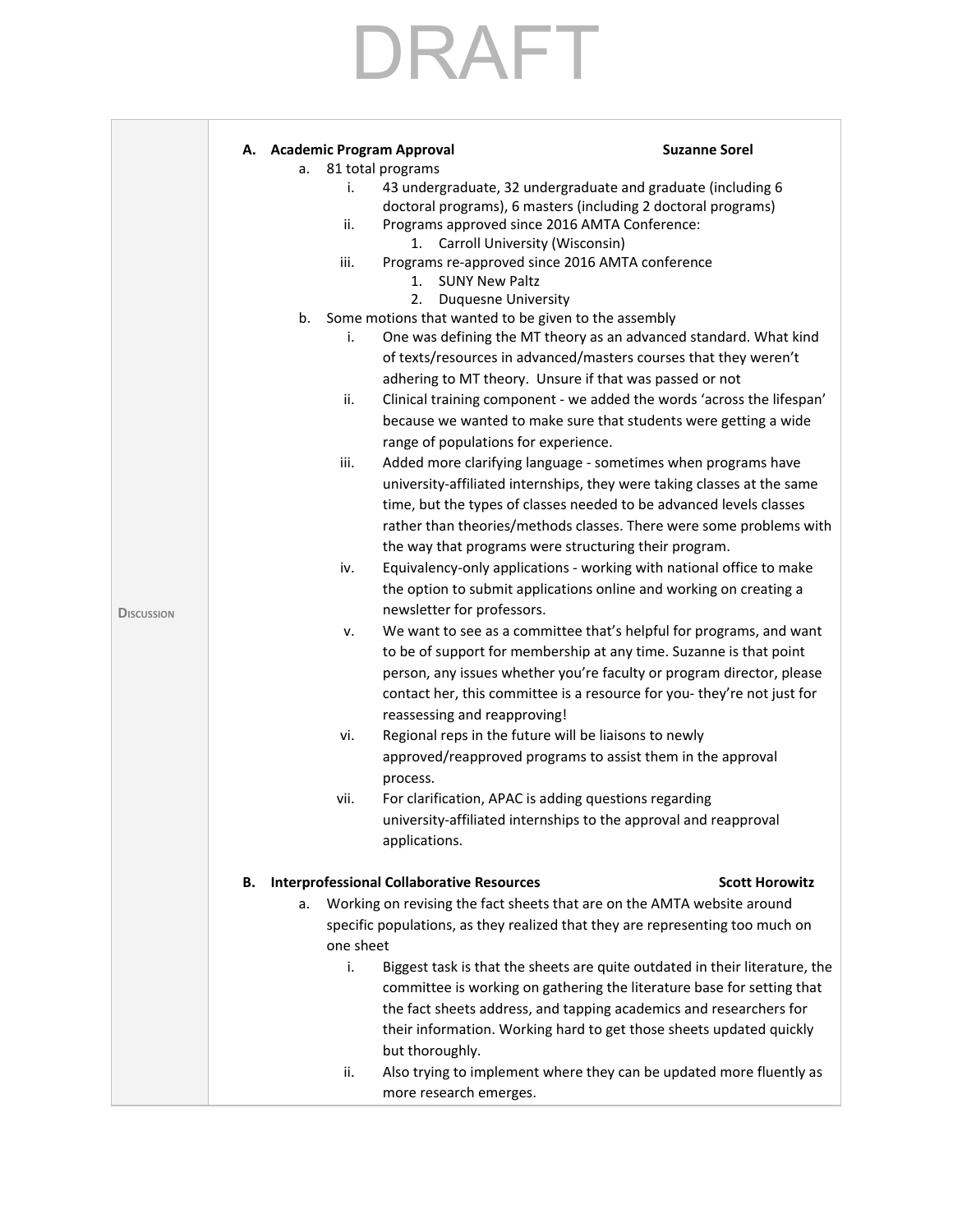b. The committee recommended to AMTA that they consider joining one of these as an organization, but they want more data to see that academics are engaging in interprofessional practice. Gathering data to support the AMTA. c. As of January, Scott was appointed the co-chair of the ICRC which means he is no longer the regional representative for this committee. He is allowed to put forth another representative from the region. If any member is interested in serving, please reach out to Scott and he can field questions. **C. Association Internship Approval Susan Glaspell** a. Added 4 new internship sites - Levine Music, Cohen Children's Medical Center, Upstate Golisano Children's Hospital, Shenandoah Valley - Westminster **Canterbury** b. MAR has 30 internship sites as of the end of 2017. c. 59 interns who have completed internships, 14 who were accepted, started and will finish this year d. Working on all of the sites to send acceptance acknowledgements and site evaluations. e. Did have a site evaluation for each of the 59 interns who finished. f. The process for reporting numbers for internship site annual reports is being defined - pulling in some sites that haven't been on board with reporting, anticipated that intern numbers will increase in the next year. g. Supervision CMTE for national roster of supervisors - given by Susan this morning, had 12 attendees; last year there were 8. h. Looking ahead, there are two internship site applications in progress - upon acceptance, one will be the first national roster site in WV! Now every state in our region will be represented with internship sites on the National Roster. i. 13 interns completed internship already this year. j. Salem Veterans Affairs Medical Center has become reactivated. k. Appreciate the internship directors by sending in reports and keeping in touch. **D. Continuing Education Clare Arezina** a. Laurie Keough - Co-Chair of the National Continuing Education Committee - the architect for getting the AMTA as an approved provider for LCATs, which was effective as of Feb 21st of this year. There is one e-course that is free for everybody - it is on the AMTA website Barb Else - 3 hour. b. There is an epidemic of poorly written learning objectives that we're seeing in our region. The committee wrote a proposal, which will hopefully be accepted, for national conference to talk about how to write a good proposal and write good learning objectives. **E. Workforce and Development Retention Tara O'Brien** a. Tasked with touching base with each of the regions to talk about their HS sessions, to try to promote the MT field for HS students in the area. Came up with talking points for clinicians and educators in the area who may be presenting - shout out to the local committee and especially Sara Masters for putting it all together.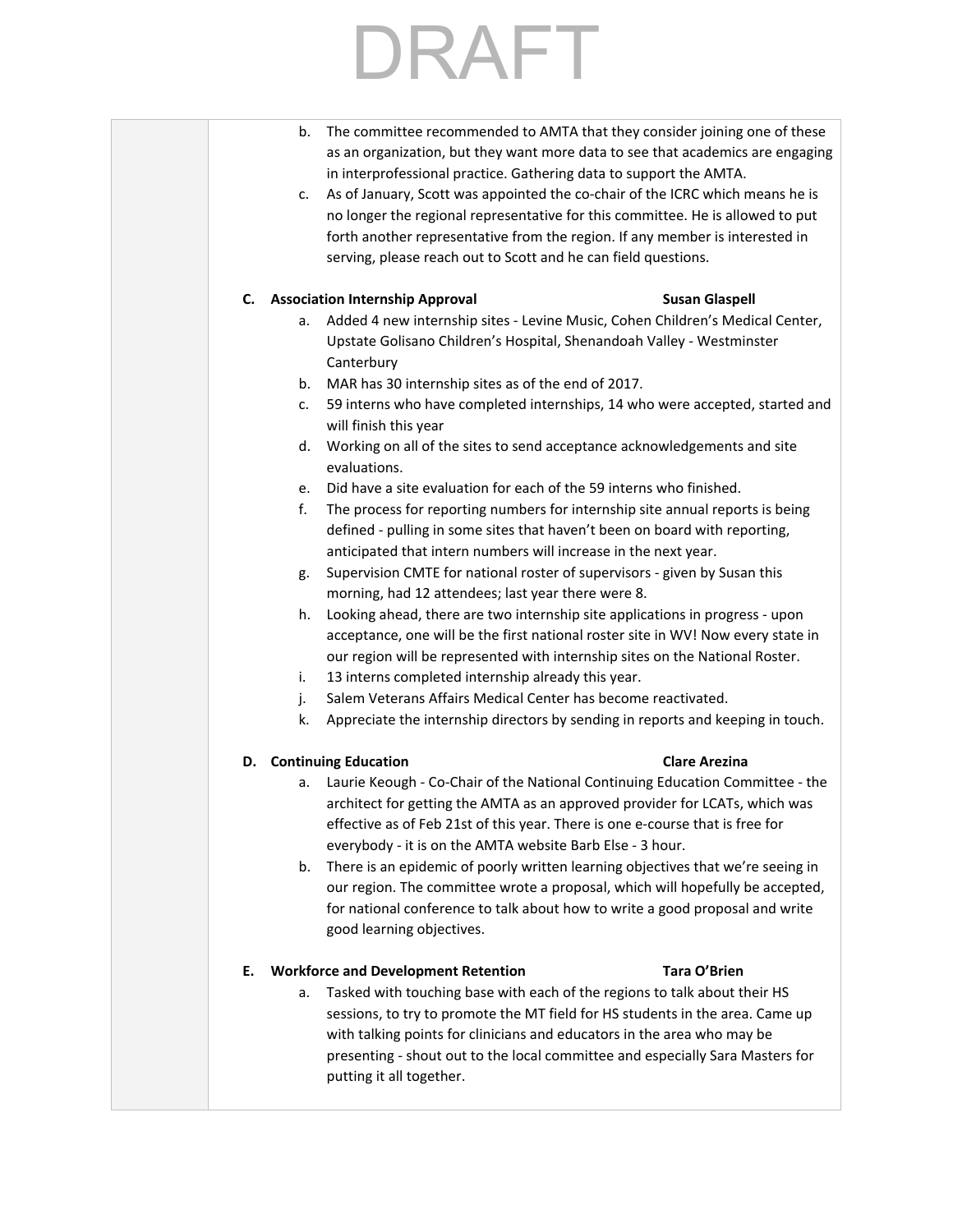# RAFT

### **F. Government Relations Amy Rogers-Smith**

a. Continue to represent membership at federal and national coalitions, also involved with NIH and Kennedy partnerships (ongoing), most recently represented us at the Arts Advocacy Day which is an annual event every Spring in DC.

### **G. International Relations Flossie Ierardi**

- a. New leadership two co-chairs now, and a new council coordinator Michele Forinash.
- b. Big task is the global perspectives session at National Conference, doing it different this year with a vetting process, slightly different application process, with fewer but longer presentations. Will get news out about how to go about applying.
- c. Received an email from a MT in the peace corps raised ethical questions "short term trips to provide MT to developing countries that are seen as behind because of colonialism". There may be a deterrent in establishing music therapy in those countries and that we should supporting sustainable and capacity building development internationally - this committee will be having more conversation about this.
- d. Committee has also been in communication with the WFMT & Brondwin Landers (MAR member). Sends kudos and gratitude to members for their participation in World Music Therapy Day on March 1st. There was a very strong online presence that generated a reach of 1 million people. Reminder that the World Congress of Music Therapy will occur in South Africa in 2020.
- e. Conferences to mention:
	- i. Canadian Association conference May 24-26
	- ii. International Association for Music & Medicine June 7-10, Barcelona, Spain
	- iii. Hong-Kong Music Therapy Conference August 3-6

### **H. Membership Ming Yuan Low**

a. No new reports from the national level - they are still having continuing efforts with social media to increase membership.

### **I. Professional Advocacy Tracy Wanamaker**

- a. We are the committee that helps membership with advocacy in the sense of when you see misrepresentation, and you're not sure how to handle it.
- b. Found an online platform that allows parents and other therapists to provide music therapy just by 'clicking things' on the website - this committee is working on communicating with this online platform to educate/advocate.
- c. If you find something that you need help with, please email Tracy.
- d. There is a lot of advocacy that are happening on social media (facebook threads, etc.) There is a reminder about professional advocacy, and if a member does not know how to handle the situation, it's okay to stop and contact Tracy.
- **J.** Reimbursement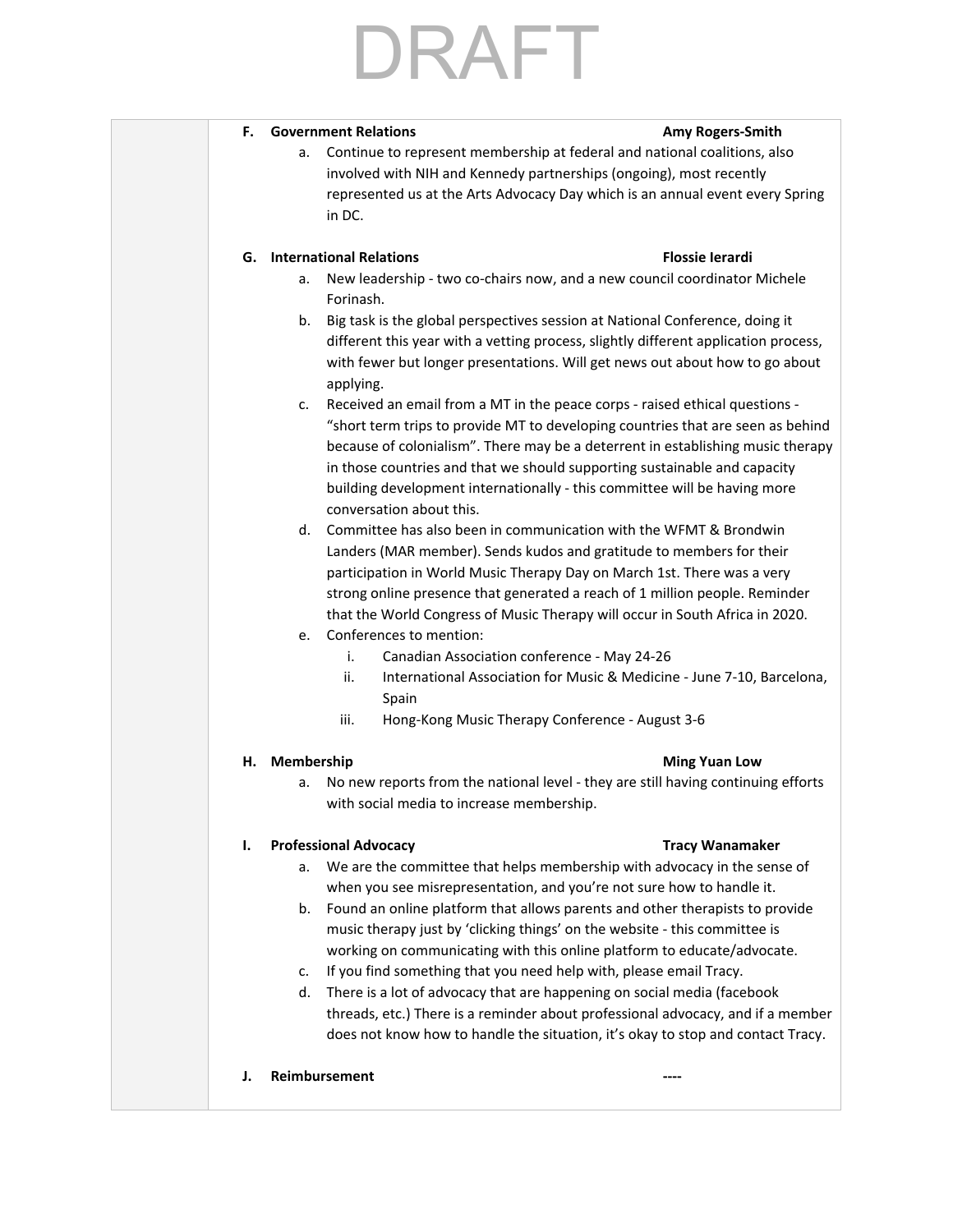|  |  | a. Joke Bradt speaking on behalf of Gene Ann. |
|--|--|-----------------------------------------------|
|--|--|-----------------------------------------------|

- b. Main task each year is to create the research track at conference as a committee, and coordinate the awards.
- c. Research track is focused on helping clinicians and people who currently perceive themselves as non-researchers in helping develop skills and confidence so they can perform research as well, which is part of MTR 2025.
- d. Excited to have Lisa Gallagher as the special guest, talking about how you can use your clinical notes for research.
- e. Andi Hunt is doing a session about how to access the literature if you're not a student/connected to academia. To build EBP. All very practical sessions.
- f. We will wait to announce the award winners until the awards ceremony.
	- i. Emphasize we are so progressive to offer grants to our membership.
	- ii. To collaborate with the research award is not being imitated by AMTA we are at the forefront at what should be happening.

### **L. Clinical Practice Networking Gabriella Ortiz**

**K. Research** 

- a. Networking session expanded this year.
	- i. MT from Norway speaking about community music therapy, Trish Winter will be speaking about research, Kate Koffmann will be speaking about trauma, neurodiversity with CJ Shiloh, MT & Technology with Brett Miller, allies of social justice with Marisol Norris.
	- ii. On the national level, working on developing a mentor/mentee program where new professionals can be matched with seasoned professional in a specific area of interest. Reaching out to outside organizations to see how they set up this mentor/mentee program.
	- iii. Planning on organizing an online networking session for members which will pilot within our region. So if there is something of interest to members please reach out to Gabby.

### **M. Standards of Clinical Practice Bob Miller**

a. Currently working on revamping the standards of clinical practice to be more in alignment with competencies and other national documents; getting ready to submit to the board an almost completely revised document. This committee has also been tasked with checking into and possibly revising the AMTA definition of music therapy. Once the committee finishes the standards, then the preamble and introduction is based on the definition. Any thoughts on this please feel free to send comments to Bob.

Recess at 6:01 PM. Call to order at 11:04 AM.

*Motion made to add President-Elect's report back into the agenda at Section V Item B, 2nd, motion passes.*

### **N. Technology Noa Ferguson**

a. No report; not present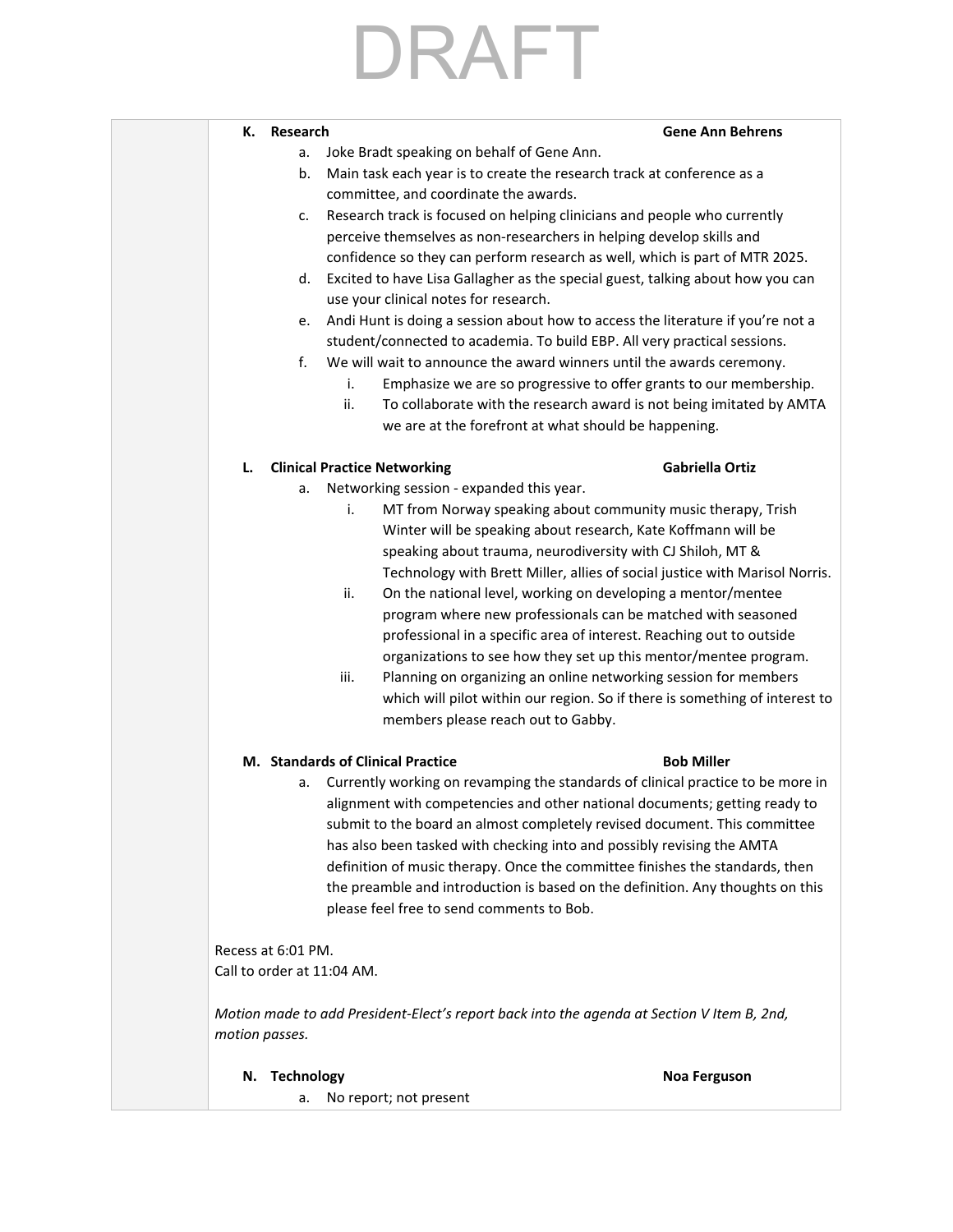### **O. Judicial Review Board Leah Oswanski**

a. No report; not present

### **P. Diversity, Equity, and Inclusion Marisol Norris**

- a. No new news from national committee
- b. The committee will see how they can be reconstructed with concerns that members have brought, revising those goals, changing the name of the committee to what would be more relevant to MAR.
- c. On a regional level, there's been conversation about having a committee for MAR to deal with issues of DEI. Many of the national goals are designed to meet the members, but they don't meet the regional needs at the moment. MAR has thought about constructing the regional committee. It is an ad hoc committee for now, with Marisol/Jenny co-chairing, getting things together in order to hear more in the future. The plan is to create a standing committee.

| <b>V. OFFICER REPORTS</b> |                                                                                                                                                                                                                                                                                                                                                                                                                                                                                                                                                                                                                                                                                                                                                                                                                                                                                |
|---------------------------|--------------------------------------------------------------------------------------------------------------------------------------------------------------------------------------------------------------------------------------------------------------------------------------------------------------------------------------------------------------------------------------------------------------------------------------------------------------------------------------------------------------------------------------------------------------------------------------------------------------------------------------------------------------------------------------------------------------------------------------------------------------------------------------------------------------------------------------------------------------------------------|
| <b>DISCUSSION</b>         | <b>President's Report</b><br><b>Mike Viega</b><br>А.<br>Not everybody (about 120 members) received a ballot for special election due<br>a.<br>to error in constant contact. The election is not going forth because it's not<br>finished. We had three vacancies - 1) Immediate Past President (Julie Neal<br>running unopposed), 2) Public Relations Chair, (Tara O'Brien running<br>unopposed), and 3) Vice President for Membership, with Ming Yuan Low and<br>Carol Ann Blank both running, so that is the election where it wasn't running<br>unopposed.<br>i.<br>Question raised - When should we expect to receive the ballot if we<br>didn't get it the first time around?<br>Should be early next week if you did not originally receive a<br>1.<br>ballot.<br>ii.<br>Only members who did not receive the ballot originally will be<br>receiving the ballot to vote. |
|                           | Vacancies<br>b.<br>Reimbursement committee - would like to appoint someone quickly to<br>i.<br>chair this committee. If interested, reach out to Mike.<br>Archivist - Needing someone local (Pittsburgh area). Very rich history in<br>ii.<br>the region. The archives are at Duquesne. This position has been<br>vacancy for several years. If you are interested and local, reach out to<br>Mike.<br>The executive board nominated Joke Bradt to sit for the stakeholders<br>c.<br>committee for the Board of Directors. This committee will look at qualifications<br>needed for the Executive Director position of the AMTA. The Board was tasked                                                                                                                                                                                                                          |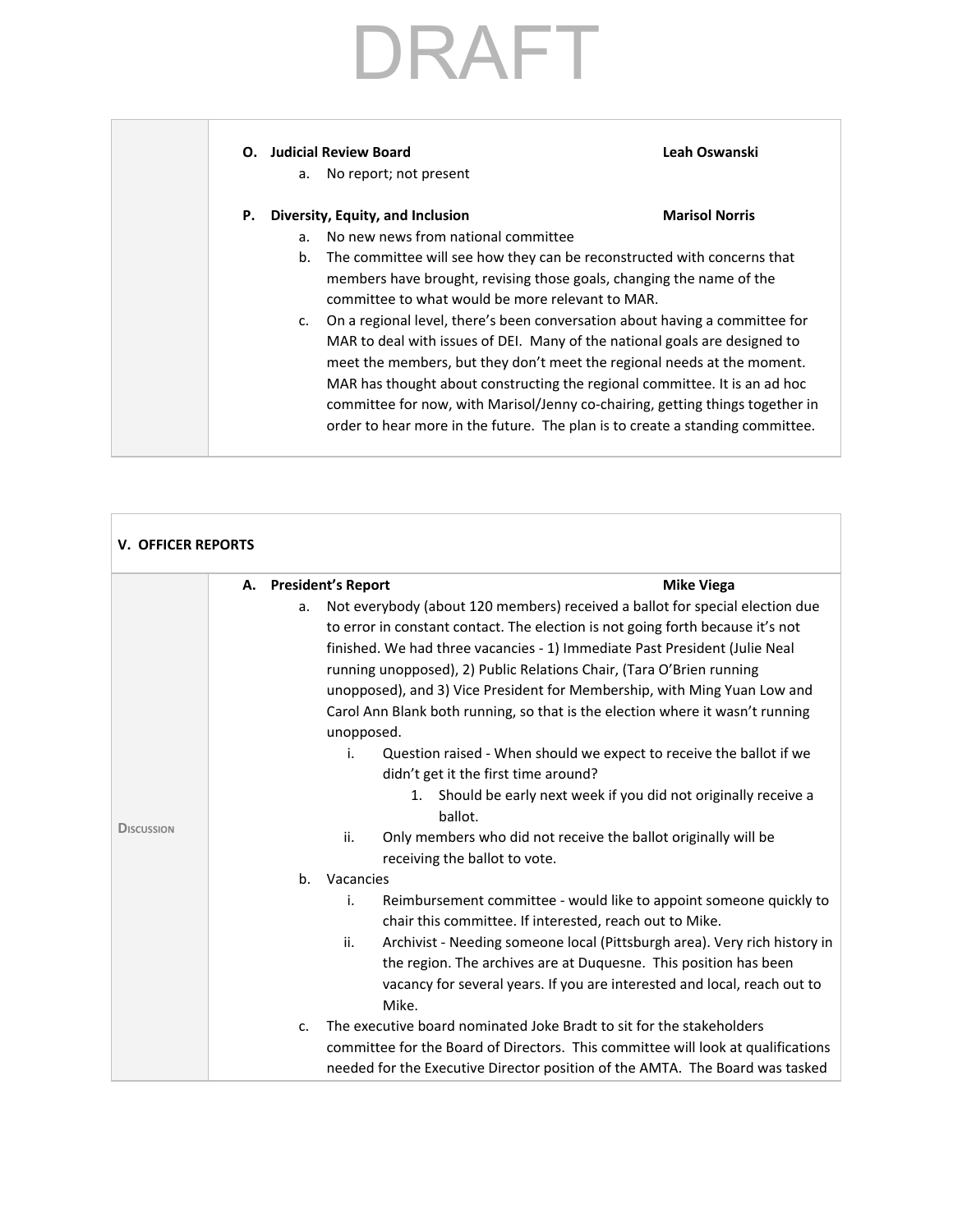## RAFT

to come up with a member quickly. The Board met via video conferencing, nominated Joke, and she graciously and excitedly accepted.

d. There's a position opening for the ICRC if you're interested in that please Scott Horowitz. This is your chance to get involved in our region!

### **B. President-Elect's Report Beth Deyermond**

*Debbie Benkovitz Williams made a motion to suspend Robert's Rules of Order and eliminate the re-reading of the bylaws changes and vote on them as a block, in light of the fact that the proposed bylaws changes and rationales were read yesterday in the business meeting, 2nd, motion carries.*

### **C. Immediate Past-President's Report Julie Neal**

- a. Thanked membership for the expeditious vote on the constitution and bylaws.
- b. Julie explained the role of past-president; most importantly serving as a mentor/guide for our president, which continues on a regular basis. She is very impressed with this board! Please continue to let the Board know of members needs.
- c. Explained that she also is the Chair the National Services Council, which is made up of all the regional representatives to national standing committees. If one is a representative, remember that Julie is a resource for you.

### **D. Secretary's Report Shawna Vernisie**

a. No report as minutes were approved during previous business meeting.

### **E. VP of Membership's Report Ming Yuan Low**

- a. Regardless of how voting turns out (for this position, as ballots are being sent out to those who did not receive), Carol Ann and Ming Yuan spoke and are committed to working together in any capacity.
- b. At the end of the first quarter, MAR has 705 members, which is a 10 member decrease (usually expected).
- c. Reminder that we have many scholarships within our region and are making this a priority to let membership know. Also in the midst of creating more scholarships for members.
	- i. One new scholarship is the MAR Scholarship for Racial Minority Students. Professors should let students know that this is a new award, specifically designed to contribute to the advancement of minority students within the field of music therapy (\$1,000).
	- ii. It will be open to apply in October 2018.
- d. Changed the name of one student scholarship to the Janet C. Murphy Scholarship for Regional Conference.
	- i. Available to both undergraduate and graduate students.

### **F. Assembly Chair's Report Donna Polen**

a. At the last national conference, the assembly voted to approve the existing members; they felt the importance was there to keep that same group working. For more detail, see the report in the regional letter.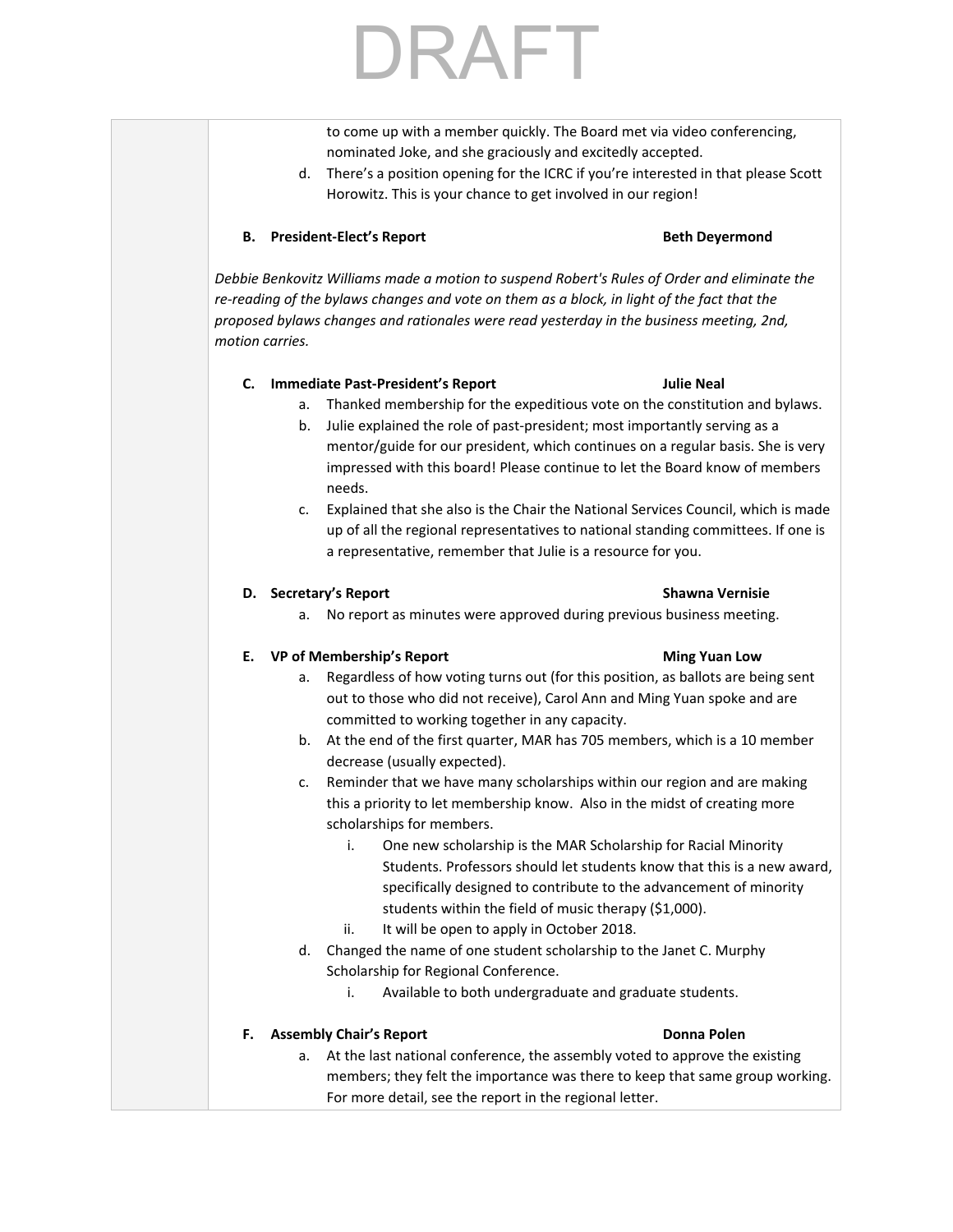## RAFT<sub></sub>

- b. MLE plenary session that is happening during conference please come prepared with questions/comments/concerns. This is the first time that there's been a formal presence of the assembly delegates at our regional conference, as they typically meet only at national conference. The assembly represents the membership. By taking your interests to the larger body of the association and profession. The Assembly deals with policy making decisions. The Assembly needs membership's ideas of how to move the profession forward. We would like to see more communication between membership and Assembly. At the MLE session, only information will be gathered; it will not be a space to answer any questions.stions (not answer).
- c. Donna can always be reached via email at [MARAssemblyChair@gmail.com](mailto:MARAssemblyChair@gmail.com). Membership can comment through email or through possibly scheduling phone times. All of the Assembly member's names, emails, and faces are on the regional website.

### **G. Vice-President of Conference Planning's Report Jenny Swanson**

- a. This is our 2nd largest conference with 697 attendees, plus 50 exhibitors/intern tables. At conference there will still be an exhibit spectacular, networking lunch, and Sister Donna Marie Beck is at conference for a visit.
- b. Networking Lunch included new tables, such as: Music Technology, Allies of Social Justice, Cultural Responsiveness, Research, Trauma, and Community Music Therapy (guest from Norway).
- c. New process for reviewing CMTEs & concurrent sessions for this conference with a large help from Clare Arezina. This conference there were a large amount of reviewers, and they used detailed rubric and provided detailed comments, which then each presenter received.
- d. The committee Increased diversity in topics, and Implemented a new advanced track and DEI track, which the committee hopes to continue for future conferences.

### **H. Government Relation Chair's Report Amy Rogers-Smith**

a. We're still working on the Arts Advocacy Day scholarships - with the intention that someone from membership can attend that national event in DC that is still in the works.

### b. State updates

- i. DE still working on getting their survey out to professionals. They are staying mindful and strategic because people go to DE to work but don't live there, and they need to get a full picture of all the info.
- ii. WV Karla is now the single Chair. Joint advocacy training with Virginia - Hill Day was cancelled because of the teacher's strike.
- iii. VA Chair stepped down, we approved two new co-chairs. Joint Advocacy Training was on Feb 28th. Currently working on some bill language and scoping out sponsors. Also dealing with special education issues.
- iv. MD Working on updates to fact sheets, and considering potential board to house the bill, possibly doing a registry instead of license.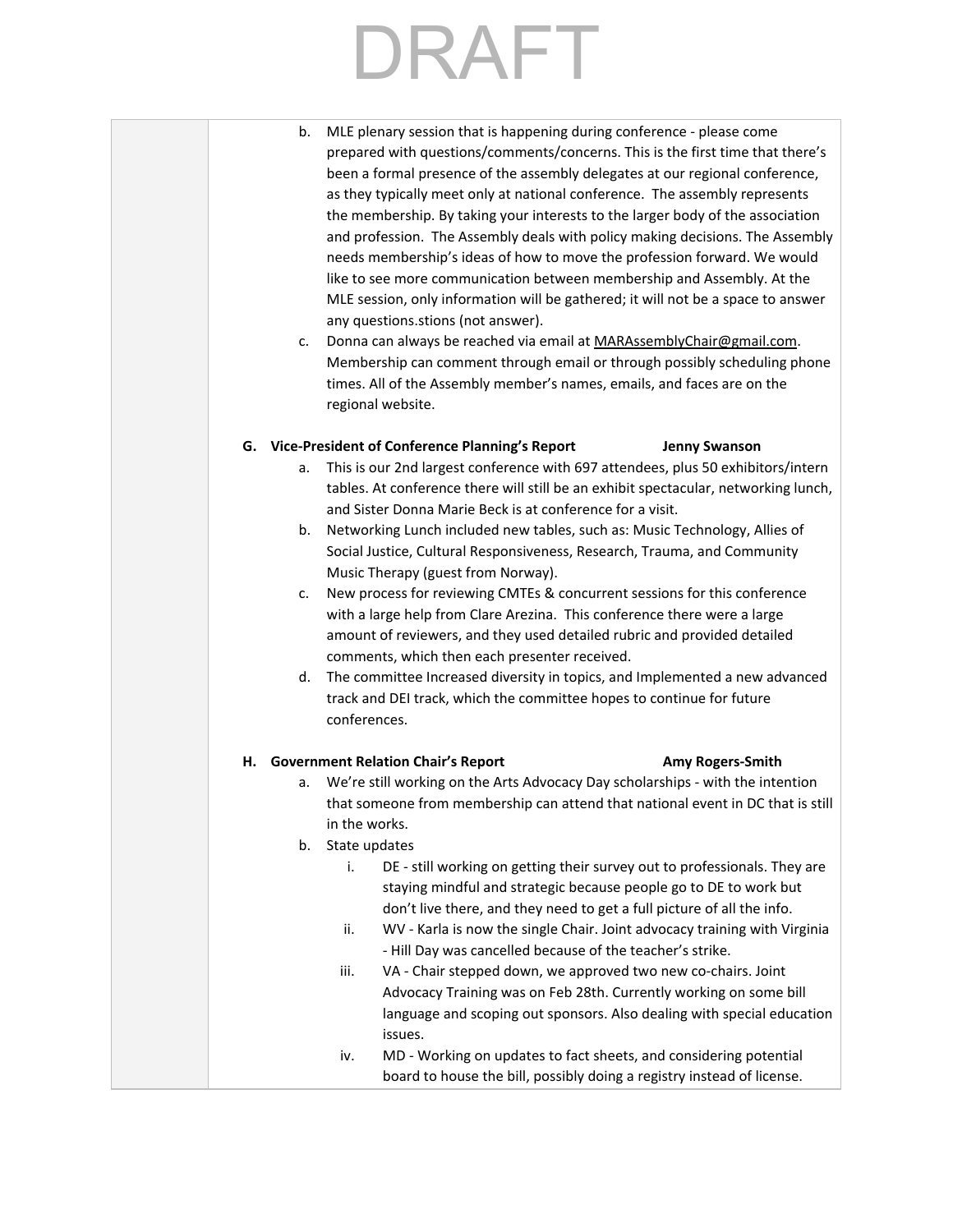| NJ - Both assembly and senate bills have sponsors and signers. The<br>v.<br>assembly bill passed 59-13.<br>vi.<br>early June. Members who live in NY should watch their email and<br>newsletters to see how to support.<br>PA - excited and inspired by the advocacy breakfast. Thank you to PA<br>vii.<br>task force for this work! There were legislators there, other<br>professionals speaking in support, and parents sharing their stories.<br>Members should look for call to actions to help support in moving this<br>forward.<br>To all MAR members- the committee always has information in emails<br>viii.<br>and newsletters, especially with calls to action. Any questions please<br>contact Amy or CJ.<br><b>Public Relation Chair's Report</b><br>Tara O'Brien<br>Ι.<br>There will be an MLE session at conference.<br>a.<br>QR codes will be used to scan to look at archived files in the region. There will<br>b.<br>also be an opportunity to learn from "Who Wants to Be a Millionaire?" and<br>"Jeopardy!".<br>The PR committee will be working with VP of Membership to brainstorm<br>c.<br>promoting scholarships. One way they will be doing this is potentially is by<br>creating a powerpoint to give to faculty who then can show students.<br>Also working with Erin Lunde on the website member concerns.<br>d.<br>Reminder - materials are available to you! Please reach out to Tara if you are<br>e.<br>interested.<br>f.<br>Send committee updates you can send to Erin and let her know where that info<br>should be. The email is: MARAMTA.webmaster@gmail.com |  |  |                                                                          |
|-----------------------------------------------------------------------------------------------------------------------------------------------------------------------------------------------------------------------------------------------------------------------------------------------------------------------------------------------------------------------------------------------------------------------------------------------------------------------------------------------------------------------------------------------------------------------------------------------------------------------------------------------------------------------------------------------------------------------------------------------------------------------------------------------------------------------------------------------------------------------------------------------------------------------------------------------------------------------------------------------------------------------------------------------------------------------------------------------------------------------------------------------------------------------------------------------------------------------------------------------------------------------------------------------------------------------------------------------------------------------------------------------------------------------------------------------------------------------------------------------------------------------------------------------------------------------------------------------------|--|--|--------------------------------------------------------------------------|
|                                                                                                                                                                                                                                                                                                                                                                                                                                                                                                                                                                                                                                                                                                                                                                                                                                                                                                                                                                                                                                                                                                                                                                                                                                                                                                                                                                                                                                                                                                                                                                                                     |  |  |                                                                          |
|                                                                                                                                                                                                                                                                                                                                                                                                                                                                                                                                                                                                                                                                                                                                                                                                                                                                                                                                                                                                                                                                                                                                                                                                                                                                                                                                                                                                                                                                                                                                                                                                     |  |  | NY - Assembly and Senate bill both have sponsors. Planning a hill day in |
|                                                                                                                                                                                                                                                                                                                                                                                                                                                                                                                                                                                                                                                                                                                                                                                                                                                                                                                                                                                                                                                                                                                                                                                                                                                                                                                                                                                                                                                                                                                                                                                                     |  |  |                                                                          |
|                                                                                                                                                                                                                                                                                                                                                                                                                                                                                                                                                                                                                                                                                                                                                                                                                                                                                                                                                                                                                                                                                                                                                                                                                                                                                                                                                                                                                                                                                                                                                                                                     |  |  |                                                                          |
|                                                                                                                                                                                                                                                                                                                                                                                                                                                                                                                                                                                                                                                                                                                                                                                                                                                                                                                                                                                                                                                                                                                                                                                                                                                                                                                                                                                                                                                                                                                                                                                                     |  |  |                                                                          |
|                                                                                                                                                                                                                                                                                                                                                                                                                                                                                                                                                                                                                                                                                                                                                                                                                                                                                                                                                                                                                                                                                                                                                                                                                                                                                                                                                                                                                                                                                                                                                                                                     |  |  |                                                                          |
|                                                                                                                                                                                                                                                                                                                                                                                                                                                                                                                                                                                                                                                                                                                                                                                                                                                                                                                                                                                                                                                                                                                                                                                                                                                                                                                                                                                                                                                                                                                                                                                                     |  |  |                                                                          |
|                                                                                                                                                                                                                                                                                                                                                                                                                                                                                                                                                                                                                                                                                                                                                                                                                                                                                                                                                                                                                                                                                                                                                                                                                                                                                                                                                                                                                                                                                                                                                                                                     |  |  |                                                                          |
|                                                                                                                                                                                                                                                                                                                                                                                                                                                                                                                                                                                                                                                                                                                                                                                                                                                                                                                                                                                                                                                                                                                                                                                                                                                                                                                                                                                                                                                                                                                                                                                                     |  |  |                                                                          |
|                                                                                                                                                                                                                                                                                                                                                                                                                                                                                                                                                                                                                                                                                                                                                                                                                                                                                                                                                                                                                                                                                                                                                                                                                                                                                                                                                                                                                                                                                                                                                                                                     |  |  |                                                                          |
|                                                                                                                                                                                                                                                                                                                                                                                                                                                                                                                                                                                                                                                                                                                                                                                                                                                                                                                                                                                                                                                                                                                                                                                                                                                                                                                                                                                                                                                                                                                                                                                                     |  |  |                                                                          |
|                                                                                                                                                                                                                                                                                                                                                                                                                                                                                                                                                                                                                                                                                                                                                                                                                                                                                                                                                                                                                                                                                                                                                                                                                                                                                                                                                                                                                                                                                                                                                                                                     |  |  |                                                                          |
|                                                                                                                                                                                                                                                                                                                                                                                                                                                                                                                                                                                                                                                                                                                                                                                                                                                                                                                                                                                                                                                                                                                                                                                                                                                                                                                                                                                                                                                                                                                                                                                                     |  |  |                                                                          |
|                                                                                                                                                                                                                                                                                                                                                                                                                                                                                                                                                                                                                                                                                                                                                                                                                                                                                                                                                                                                                                                                                                                                                                                                                                                                                                                                                                                                                                                                                                                                                                                                     |  |  |                                                                          |
|                                                                                                                                                                                                                                                                                                                                                                                                                                                                                                                                                                                                                                                                                                                                                                                                                                                                                                                                                                                                                                                                                                                                                                                                                                                                                                                                                                                                                                                                                                                                                                                                     |  |  |                                                                          |
|                                                                                                                                                                                                                                                                                                                                                                                                                                                                                                                                                                                                                                                                                                                                                                                                                                                                                                                                                                                                                                                                                                                                                                                                                                                                                                                                                                                                                                                                                                                                                                                                     |  |  |                                                                          |
|                                                                                                                                                                                                                                                                                                                                                                                                                                                                                                                                                                                                                                                                                                                                                                                                                                                                                                                                                                                                                                                                                                                                                                                                                                                                                                                                                                                                                                                                                                                                                                                                     |  |  |                                                                          |
|                                                                                                                                                                                                                                                                                                                                                                                                                                                                                                                                                                                                                                                                                                                                                                                                                                                                                                                                                                                                                                                                                                                                                                                                                                                                                                                                                                                                                                                                                                                                                                                                     |  |  |                                                                          |
|                                                                                                                                                                                                                                                                                                                                                                                                                                                                                                                                                                                                                                                                                                                                                                                                                                                                                                                                                                                                                                                                                                                                                                                                                                                                                                                                                                                                                                                                                                                                                                                                     |  |  |                                                                          |
|                                                                                                                                                                                                                                                                                                                                                                                                                                                                                                                                                                                                                                                                                                                                                                                                                                                                                                                                                                                                                                                                                                                                                                                                                                                                                                                                                                                                                                                                                                                                                                                                     |  |  |                                                                          |
|                                                                                                                                                                                                                                                                                                                                                                                                                                                                                                                                                                                                                                                                                                                                                                                                                                                                                                                                                                                                                                                                                                                                                                                                                                                                                                                                                                                                                                                                                                                                                                                                     |  |  |                                                                          |
|                                                                                                                                                                                                                                                                                                                                                                                                                                                                                                                                                                                                                                                                                                                                                                                                                                                                                                                                                                                                                                                                                                                                                                                                                                                                                                                                                                                                                                                                                                                                                                                                     |  |  |                                                                          |
|                                                                                                                                                                                                                                                                                                                                                                                                                                                                                                                                                                                                                                                                                                                                                                                                                                                                                                                                                                                                                                                                                                                                                                                                                                                                                                                                                                                                                                                                                                                                                                                                     |  |  |                                                                          |
|                                                                                                                                                                                                                                                                                                                                                                                                                                                                                                                                                                                                                                                                                                                                                                                                                                                                                                                                                                                                                                                                                                                                                                                                                                                                                                                                                                                                                                                                                                                                                                                                     |  |  |                                                                          |

| <b>VI. NEW BUSINESS</b> |             |  |  |
|-------------------------|-------------|--|--|
| <b>DISCUSSION</b>       | <b>None</b> |  |  |

### **VII. GOOD AND WELFARE**